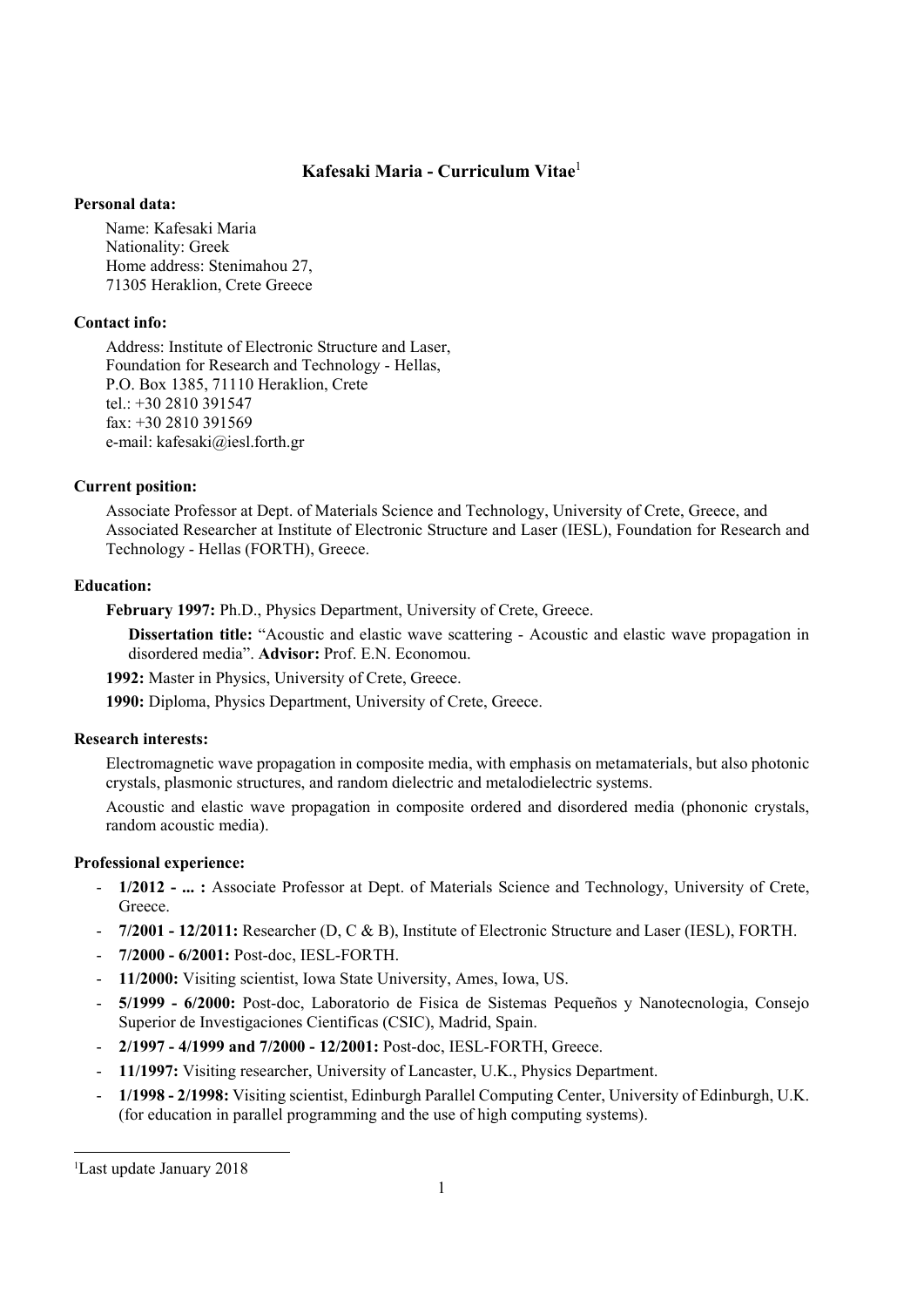**Research experience:** Mainly theoretical and computational experience on

- Classical (electromagnetic, acoustic and elastic) wave single and multiple scattering.
- Classical wave propagation in *random* media, using multiple scattering techniques, effective medium theories and finite difference techniques.
- Electromagnetic, acoustic and elastic wave propagation in *periodic* media, with emphasis on metamaterials (of many different types) but also including photonic crystals, plasmonic crystals and phononic crystals. Large experience in various techniques (development and/or use), like band structure calculation techniques (e.g. plane wave method and multiple scattering method), transmission/reflection calculation techniques (e.g. finite difference time domain method), as well as effective medium determination (e.g. via homogenization or scattering parameters retrieval) techniques.

#### **Distinctions:**

- Fellow of the Optical Society of America, 2014.
- Member of the team which achieved the EU Descartes prize for collaborative research in metamaterials, in 2005.

### **Summary of research-related activities and records:**

*Publications:* 96 journal papers, 6 book chapters, more than 8 publications in conference proceedings, newsrooms, etc.

*Citations number:* 5285 (according to Web of Science (WoS), without self-citations), 8380 (according to Goggle scholar).

*h-index:* 37 (WoS), 44 (Goggle scholar)

*Invited presentations in conferences/schools/institutions:* 61

*Conferences/schools organization/co-organization:* 18 (among them chair or co-chair in 5 international conferences; main organizer in 5 international schools).

*Editorial activities:* Associate Editor at *EPJ: Applied Metamaterials* Journal; Section Editor at *Journal of the European Optical Society: Rapid Publications*; Guest Editor in 5 Journal Special Issues, related to metamaterials.

*Committees:* Program committee member in many international conferences; Governing Board Member at the Metamorphose Virtual Institute of Metamaterials; Member of the OSA Adolph Lomb Medal selection committee.

*Participation in funded projects:* Participation in 20 funded projects (most of them EU projects), being Prime Investigator or co-Prime Investigator in 8 of them.

# **Publications:**<sup>2</sup>

1

*Journal papers (in chronological order – oldest to newest):*

- 1. M. M. Sigalas, E. N. Economou and M. Kafesaki, *Spectral Gaps for Electromagnetic and Scalar Waves: Possible Explanation for Certain Differences*, Phys. Rev. B **50**, 3393-3396 (1994). [citations: 38]
- 2. M. Kafesaki, E. N. Economou, *Interpretation of the Band Structure Results for Elastic and Acoustic Waves by Analogy with the LCAO Approach*, Phys. Rev. B **52**, 13317-13331 (1995). [66]
- 3. M. Kafesaki, M. M. Sigalas and E. N. Economou, *Elastic Wave Band Gaps in 3-D Periodic Polymer Matrix Composites,* Sol. State. Commun. **96**, 285-289 (1995). [111]
- 4. M. Kafesaki, E. N. Economou, *Acoustic Waves in Random Media*, Europhys. Lett. **37**, 7-12 (1997). [8]
- 5. M. Kafesaki, E. N. Economou, *Acoustic and Elastic Waves in Random Media CPA*, Ann. Physik (Leipzig) **7**, 383-388 (1998). [1]

<sup>2</sup>The number in the brackets after each publication shows the corresponding citations according to Web of Science; last update: 26/1/2018.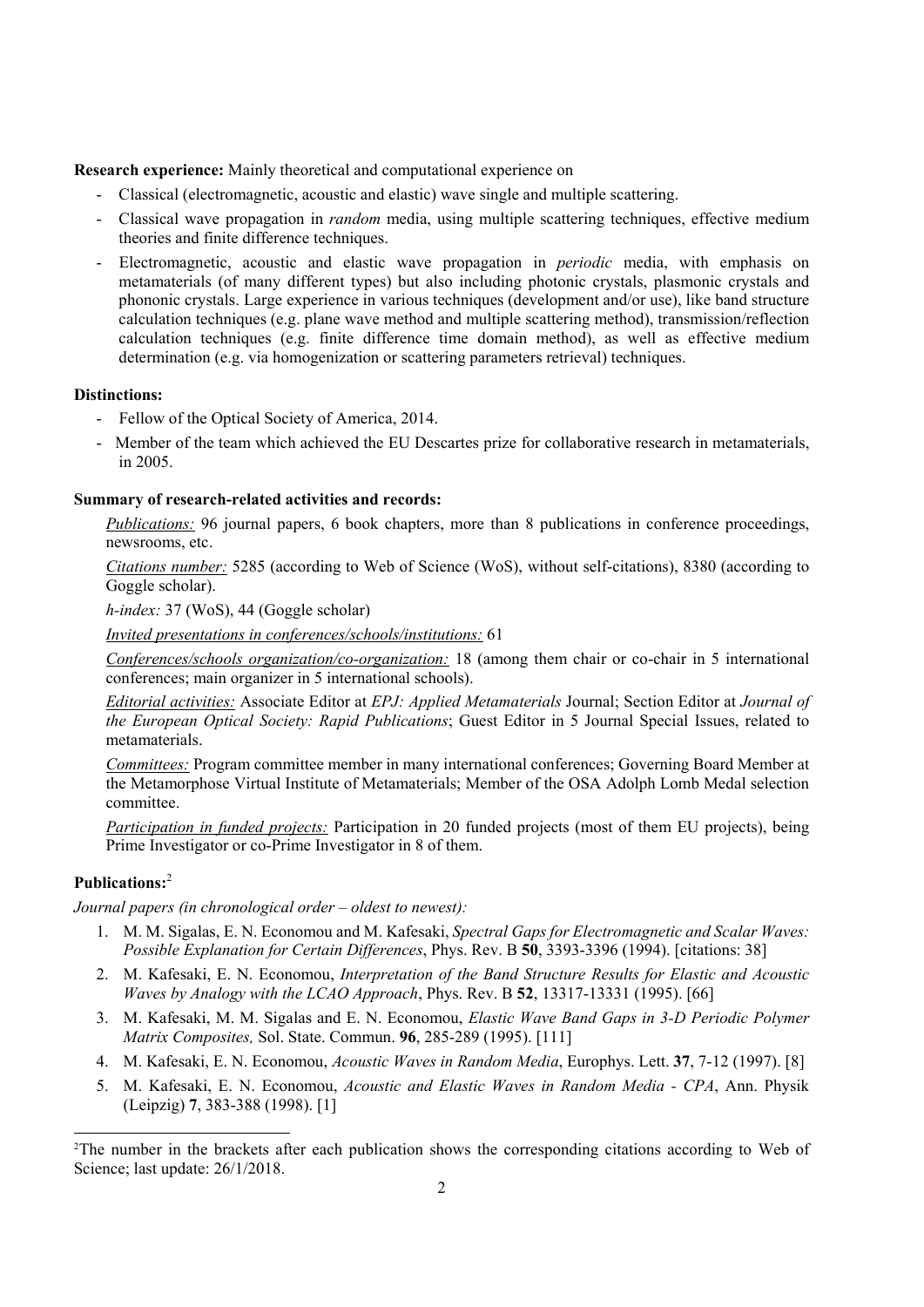- 6. C. M. Soukoulis, K. Busch, M. Kafesaki and E. N. Economou, *Comment on "Energy Velocity of Diffusing Waves in Strongly Scattering Media"*, Phys. Rev. Lett. **82**, 2000 (1999). [7]
- 7. M. Kafesaki and E. N. Economou, *Multiple Scattering Theory for 3D Periodic Acoustic Composites*, Phys. Rev. B **60**, 11993-12001 (1999). [245]
- 8. D. Garcia-Pablos, M. M. Sigalas, F. R. Montero de Espinosa, M. Torres, M. Kafesaki and N. Garcia, *Theory and Experiments on Elastic Band Gaps*, Phys. Rev. Lett. **84**, 4349-4352 (2000). [118]
- 9. M. Kafesaki, M. M. Sigalas and N. Garcia, *Frequency Modulation in the Transmitivity of Wave Guides in Elastic Band Gap Materials*, Phys. Rev. Lett. **85**, 4044-4047 (2000). [176]
- 10. M. Kafesaki, R. S. Penciu and E. N. Economou, *Air Bubbles in Water: A Strongly Multiple Scattering Medium for Acoustic Waves*, Phys. Rev. Lett. **84**, 6050-6053 (2000). [78]
- 11. M. Kafesaki, M. M. Sigalas and N. Garcia, *Wave Guides in Two-Dimensional Elastic Wave Band Gap Materials*, Physica B **296**, 190-193 (2001). [35]
- 12. A. Talneau, L. Le Gouezigou, N. Bouadma, M. Kafesaki, C. M. Soukoulis, M. Agio, *Photonic-crystal Ultrashort Bends with Improved Transmission and Low Reflection at 1.55 micrometer*, Applied Physics Letters **80**, 547-549 (2002). [107]
- 13. H. Benisty, S. Olivier, C. Weisbuch, M. Agio, M. Kafesaki, C. M. Soukoulis, M. Qiu, M. Swillo, A. Karlsson, B. Jaskorzynska, *Models and Measurements for the Transmission of Submicron-Width Waveguide Bends Defined in Two-Dimensional Photonic Crystals*, IEEE Journal of Quantum Electronics **38**, 770-785 (2002). [49]
- 14. R. S. Penciu, M. Kafesaki, G. Fytas, E. N. Economou, W. Steffen, A. Hollingsworth, W. B. Russel, *Phonons in Colloidal Crystals*, Europhysics Letters **58**, 699-704 (2002). [19]
- 15. M. Kafesaki, M. Agio, C. M. Soukoulis, *Waveguides in Finite-height Two-dimensional Photonic Crystals*, J. Opt. Soc. Am. B **19**, 2232-2240 (2002). [24]
- 16. P. Kramper, M. Kafesaki, C. M. Soukoulis, A. Birner, F. Mller, U. Gsele, R. B. Wehrspohn, J. Mlynek and V. Sandoghdar, *Near Field Visualization of Light-confinement in a Photonic Crystal Microresonator*, Optics Letters **29**, 174-176 (2004). [69]
- 17. B. C. Buchler, P. Kramper, M. Kafesaki, C. M. Soukoulis and V. Sandoghdar, *Near-field Optical Investigations of Photonic Crystal Microresonators*, IEICE TRANS. **E85-A**, 1-7 (2004). [3]
- 18. N. Katsarakis, T. Koschny, M. Kafesaki, E. Economou and C. M. Soukoulis, *Electric Coupling to the Magnetic Resonance of Split-ring Resonators*, Appl. Phys. Lett. **84**, 2943-2945 (2004). [312]
- 19. A. Talneau, M. Mulot, S. Anand, S. Olivier, M. Kafesaki, M. Agio and C. M. Soukoulis, *Modal Behavior of Single-line Photonic Crystal Guiding Structures on InP Substrates*, Photonics and Nanostructures **2**, 1-10 (2004).
- 20. T. Koschny, M. Kafesaki, E. Economou and C. M. Soukoulis, *Effective Medium Theory of Left-handed Materials*, Phys. Rev. Lett. **93**, 107402 (2004). [233]
- 21. M. Kafesaki, C. M. Soukoulis, M. Agio, *Losses and Transmission in Two-dimensional Slab Photonic Crystals*, Journal of Applied Physics **96**, 4033 (2004). [13]
- 22. N. Katsarakis, T. Koschny, M. Kafesaki, E. Economou, E. Ozbay and C. M. Soukoulis, *Left- and Righthanded Transmission Peaks near the Magnetic Resonance Frequency in Composite Metamaterials*, Phys. Rev. B **70**, 201101 (2004). [45]
- 23. K. Aydin, K. Guven, M. Kafesaki, L. Zhang, C. M. Soukoulis, E. Ozbay, *Experimental Observation of True Left-handed Transmission Peaks in Metamaterials*, Opt. Lett. **29**, 2623-2625 (2004). [137]
- 24. M. Kafesaki, T. Koschny, R. S. Penciu, T. F. Gundogdu, E. N. Economou and C. M. Soukoulis, *Lefthanded Metamaterials: Detailed Numerical Studies of the Transmission Properties*, J. Opt. A: Pure Appl. Opt. **7**, S12-S22 (2005). [82]
- 25. M. Kafesaki, M. M. Sigalas, E. N. Economou, M. S. Kushwaha, I. E. Psarobas and W. Steurer, *Classical Vibrational Modes in Phononic Lattices: The Solid-State Physics Nomenclature of Formalism,*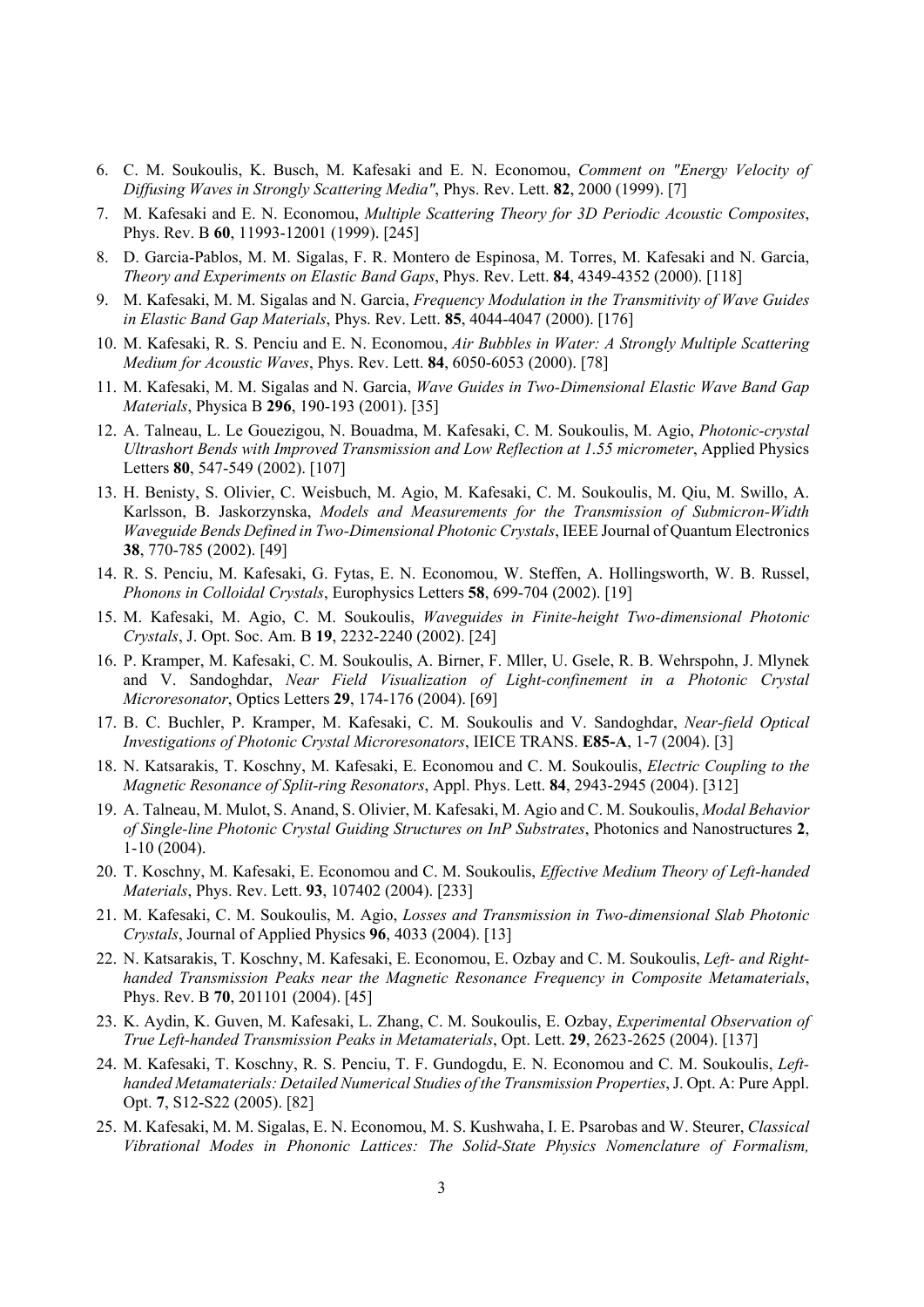*Techniques and Observations Related to the Field of Phononic Crystals*, Zeitschrift fuer Kristallographie **220**, 765-809 (2005). [146]

- 26. N. Katsarakis, G. Konstantinidis, A. Kostopoulos, R. S. Penciu, T. F. Gundogdu, M. Kafesaki, E. N. Economou, Th. Koschny, C. M. Soukoulis, *Magnetic Response of Split-Ring Resonators in the Far-Infrared Frequency Regime*, Opt. Lett. **30**, 1348-1350 (2005). [144]
- 27. K. Aydin, I. Bulu, K. Guven, M. Kafesaki, C. M. Soukoulis, E. Ozbay, *Investigation of Magnetic Resonances for Different Split-Ring Resonator Parameters and Designs*, New Journal of Physics **7**, 168:1-15 (2005). [146]
- 28. A. Femius Koenderink, M. Kafesaki, B. C. Buchler, and V. Sandoghdar, *Controlling the Resonance of a Photonic Crystal Microcavity by a Near-field Probe*, Phys. Rev. Lett. **95**, 153904 (2005). [100]
- 29. A. F. Koenderink, M. Kafesaki, C. M. Soukoulis, and V. Sandoghdar, *Spontaneous Emission in the Near Field of Two-dimensional Photonic Crystals*, Opt. Lett. **30**, 3210-3212 (2005). [32]
- 30. J. Zhou, Th. Koschny, M. Kafesaki, E. N. Economou, J. B. Pendry and C. M. Soukoulis, *Saturation of the Magnetic Response of Split-Ring Resonators at Optical Frequencies*, Phys. Rev. Lett. **95**, 223902 (2005). [407]
- 31. A. F. Koenderink, R. Wuest, B. C. Buchler, S. Richter, P. Strasser, M. Kafesaki, A. Rogach, R. B. Wehrspohn, C. M. Soukoulis, D. Erni, F. Robin, H. Jackel and V. Sandoghdar, *Near-field Optics and Control of Photonic Crystals*, Photonics and Nanostr. **3**, 63-74 (2005). [16]
- 32. R. S. Penciu, M. Kafesaki, T. F. Gundogdu, E. N. Economou, and C. M. Soukoulis, *Theoretical Study of Left-handed Behavior of Composite Metamaterials*, Photonics and Nanostr. **4**, 12-16 (2006). [23]
- 33. M. Gokkavas, K. Guven, I. Bulu, K. Aydin, R. S. Penciu, M. Kafesaki, C. M. Soukoulis, and E. Ozbay, *Experimental Demonstration of a Left-handed Metamaterial Operating at 100 GHz*, Phys. Rev. B **73**, 193103 (2006). [84]
- 34. A. F. Koenderink, M. Kafesaki, C. M. Soukoulis, and V. Sandoghdar, *Spontaneous Emission Rates of Dipoles in Photonic Crystal Membranes*, J. Opt. Soc. Am B **23**, 1196 (2006). [43]
- 35. C. M. Soukoulis, M. Kafesaki and E. N. Economou, *Negative Index Materials: New Frontiers in Optics*, review article, Advanced Materials **18**, 1941-1952 (2006). [140]
- 36. T. F. Gundogdu, I. Tsiapa, A. Kostopoulos, G. Konstantinidis, N. Katsarakis, R. S. Penciu, M. Kafesaki, E. N. Economou, Th. Koschny, and C. M. Soukoulis, *Experimental Demonstration of Negative Magnetic Permeability in the Far-Infrared Frequency Regime*, Appl. Phys. Lett. **89**, 084103 (2006). [31]
- 37. C. M. Soukoulis, Th. Koschny, J. Zhou, M. Kafesaki, E. N. Economou, *Magnetic Response of Split-ring Resonators at Terahertz Frequencies*, Phys. Stat. Sol. (b) **244**, 1181-1187 (2007). [37]
- 38. M. Kafesaki, Th. Koschny, J. Zhou, N. Katsarakis, I. Tsiapa, E. N. Economou and C. M. Soukoulis, *Electromagnetic Behaviour of Left-handed Materials*, Physica B: Cond. Matt. **394**, 148-154 (2007). [8]
- 39. N. Katsarakis, M. Kafesaki, I. Tsiapa, E. N. Economou and C. M. Soukoulis, *High Transmittance Lefthanded Materials Involving Symmetric Split-ring Resonators*, Photonics and Nanostructures, **5**, 149-155 (2007). [7]
- 40. M. Kafesaki, I. Tsiapa, N. Katsarakis, Th. Koschny, C. M. Soukoulis, and E. N. Economou, *Left-handed Metamaterials: The Fishnet Structure and its Variations*, Phys. Rev. B **75**, 235114-(1-9) (2007). [273]
- 41. S. Foteinopoulou, M. Kafesaki, E. N. Economou, and C. M. Soukoulis, *Backwards Surface Waves in Photonic Crystals*, Phys. Rev. B **75**, 245116-(1-6) (2007). [21]
- 42. T.F. Gundogdu, M. Gökkavas, K. Güven, M. Kafesaki, C. M. Soukoulis and E. Ozbay, *Simulation and Micro-fabrication of Optically Switchable Split Ring Resonators*, Photonics and Nanostructures **5**, 106- 112 (2007). [17]
- 43. K. Guven, A. O. Cakmak, M. D. Caliskan, T. F. Gundogdu, M. Kafesaki, C. M. Soukoulis, and E. Ozbay, *Bilayer Metamaterial: Analysis of Left-handed Transmission and Retrieval of Effective Medium Parameters*, J. Opt. A: Pure Appl. Opt. **9**, S361-S365 (2007). [9]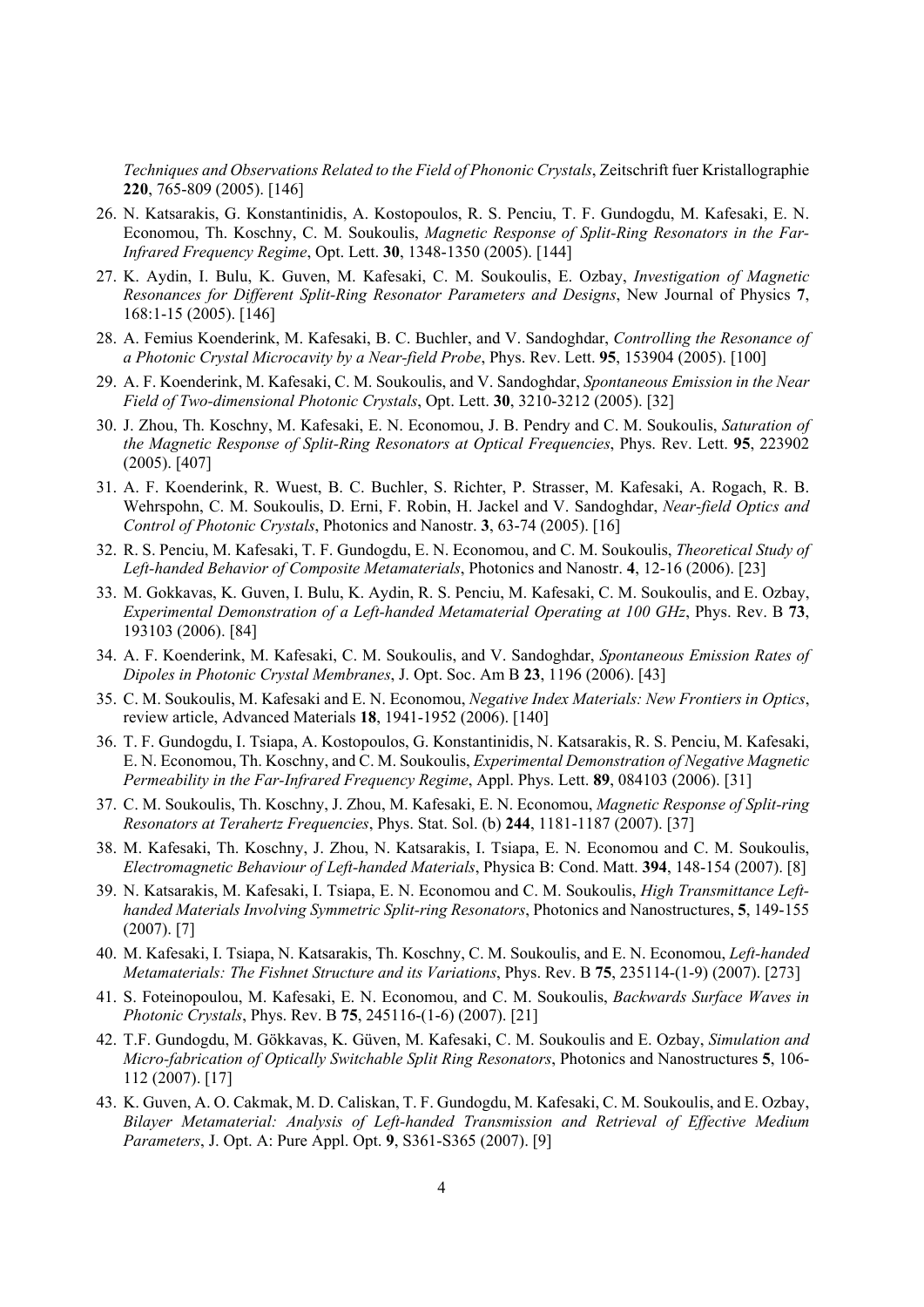- 44. S. Foteinopoulou, G. Kenanakis, N. Katsarakis, I. Tsiapa, M. Kafesaki, E. N. Economou, C. M. Soukoulis, *Experimental Verification of Backward Wave Propagation at Photonic Crystal Surfaces*, Appl. Phys. Lett. **91**, 214102-214104 (2007). [10]
- 45. J. Zhou, Th. Koschny, M. Kafesaki and C. M. Soukoulis, *Size Dependence and Convergence of the Retrieval Parameters of Metamaterials*, Photonics and Nanostructures **6**, 96-101 (2008). [36]
- 46. T. F. Gundogdu, N. Katsarakis, M. Kafesaki, R. S. Penciu, G. Konstantinidis, A. Kostopoulos, E. N. Economou, and C. M. Soukoulis, *Negative Index Short-slab Pair and Continuous Wires Metamaterials in the Far Infrared Regime*, Opt. Expr. **16**, 9173-9180 (2008). [20]
- 47. C. M. Soukoulis, J. Zhou, Th. Koschny, M. Kafesaki, and E. N. Economou, *The Science of Negative Index Materials*, J. Phys.: Condens. Matter **20**, 304217 (2008). [36]
- 48. R. S. Penciu, K. Aydin, M. Kafesaki, Th. Koschny, E. N. Economou, and C. M. Soukoulis, *Multi-gap Individual and Coupled Split-Ring Resonator Structures*, Opt. Expr. **16**, 18131 (2008). [59]
- 49. D. Guney, Th. Koschny, M. Kafesaki, and C. M. Soukoulis, *Connected Bulk Negative Index Photonic Metamaterials*, Opt. Lett. **34**, 506 (2009). [32]
- 50. J. Zhou, J. Dong, B. Wang, Th. Koschny, M. Kafesaki, and C. M. Soukoulis, *Negative Refractive Index due to Chirality*, Phys. Rev. B **79**, 121104(R) (2009). [253]
- 51. N.-H. Shen, M. Kafesaki, Th. Koschny, L. Zhang, E. N. Economou, and C. M. Soukoulis, *Broadband Blueshift Tunable Metamaterials and Dual-band Switches*, Phys. Rev. B **79**, 161102(R) (2009). [63]
- 52. J. Zhou, Th. Koschny, M. Kafesaki, and C. M. Soukoulis, *Negative Refractive Index Response of Weakly and Strongly Coupled Optical Metamaterials*, Phys. Rev. B **80**, 035109 (2009). [80]
- 53. E. N. Economou, M. Kafesaki, C. M. Soukoulis, and Th. Koschny, *The Fourth Quadrant in the epsilonmu Plane: A New Frontier in Optics*, J. Comp. Theor. Nanoscience **6**, 1827 (2009). [3]
- 54. N. H. Shen, S. Foteinopoulou, M. Kafesaki, Th. Koschny, E. Ozbay, E. N. Economou, and C. M. Soukoulis, *Compact Planar Far-field Superlens Based on Anisotropic Left-handed Metamaterials*, Phys. Rev. B **80**, 115123 (2009). [17]
- 55. B. N. Wang, J. F. Zhou, Th. Koschny, M. Kafesaki, and C. M. Soukoulis, *Chiral Metamaterials: Simulations and Experiments*, J. Opt. A: Pure and Appl. Opt. **11**, 114003 (2009). [154]
- 56. N. H. Shen, G. Kenanakis, M. Kafesaki, N. Katsarakis, E. N. Economou, and C. M. Soukoulis, *Parametric Investigation and Analysis of Fishnet Metamaterials in the Microwave Regime*, J. Opt. Soc. Am B **26**, B61 (2009). [11]
- 57. R. H. Tarkhanyan, D. G. Niarchos, M. Kafesaki, *Influence of External Magnetic Field on Magnon-Plasmon Polaritons in Negative-index Antiferromagnet-Semiconductor Superlattices*, J. Magn. Magn. Mat. **322**, 603 (2010). [12]
- 58. J. M. Manceau, N. H. Shen, M. Kafesaki, C. M. Soukoulis, S. Tzortzakis, *Dynamic Response of Metamaterials in the Terahertz Regime: Blueshift Tunability and Broadband Phase Modulation*, Appl. Phys. Lett. **96**, 021111 (2010). [46]
- 59. V. Reboud, N. Kehagias, T. Kehoe, G. Leveque, C. Mavidis, M. Kafesaki, C. Sotomayor-Torres, *Nanoimprinted Plasmonic Crystals for Light Extraction Applications*, Microelec. Engineering **87**, 1367  $(2010)$ . [6]
- 60. R. S. Penciu, M. Kafesaki, Th. Koschny, E. N. Economou, and C. M. Soukoulis, *Magnetic Response of Nanoscale Left-handed Metamaterials*, Phys. Rev. B **81**, 235111 (2010). [36]
- 61. Z. Li, R. Zhao, Th. Koschny, M. Kafesaki, K. Boratay Alici, E. Colak, H. Caglayan, E. Ozbay, and C. M. Soukoulis, *Chiral Metamaterials with Negative Refractive Index Based on Four "U" Split Ring Resonators*, Appl. Phys. Lett. **97**, 081901 (2010). [115]
- 62. N. H. Shen, M. Massaouti, M. Gokkavas, J. M. Manceau, E. Ozbay, M. Kafesaki, Th. Koschny, S. Tzortzakis, and C. M. Soukoulis, *Optically Implemented Broadband Blueshift Switch in the Terahertz Regime*, Phys. Rev. Lett. **106**, 037403 (2011). [110]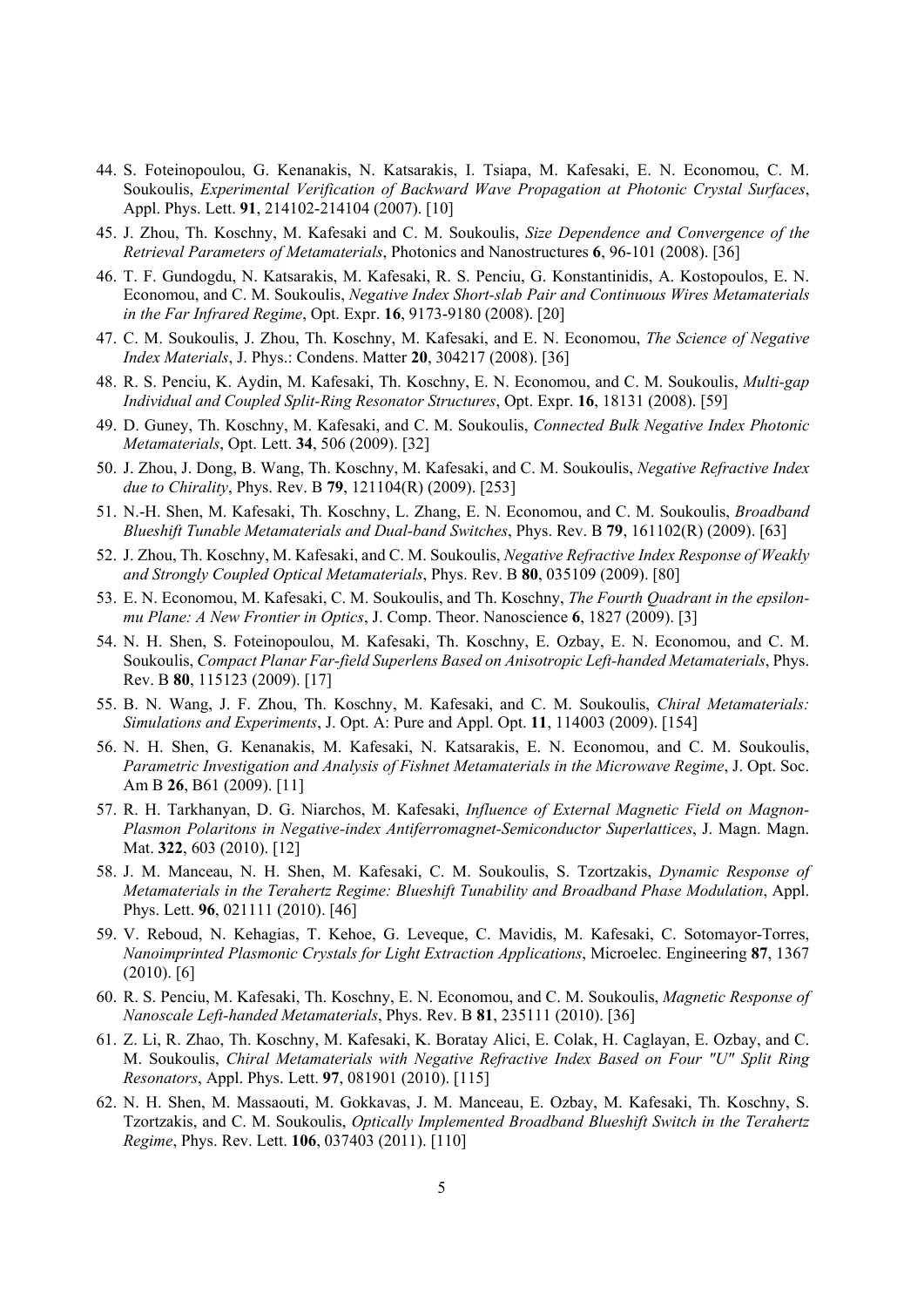- 63. S. Foteinopoulou, M. Kafesaki, E. N. Economou and C. M. Soukoulis, *Two-dimensional Polaritonic Photonic Crystals as THz Uniaxial Metamaterials*, Phys. Rev. B **84**, 035128 (2011). [35]
- 64. I. Bergmair, B. Dastmalchi, M. Bergmair, A. Saeed, H. Hilber, G. Hesser, C. Helgert, E. Pshenary-Severin, T. Pertsch, N. H. Shen, R. Penciu, M. Kafesaki, C. M. Soukoulis, K. Hingerl, M. Muehlberger and R. Schoeftner, *Single and Multilayer Metamaterials Fabricated by Nanoimprint Lithography*, Nanotechnology **22**, 325301 (2011). [39]
- 65. N. Vasilantonakis, K. Terzaki, I. Sakellari, V. Purlys, D. Gray, C. M. Soukoulis, M. Vamvakaki, M. Kafesaki, M. Farsari, *Three-dimensional Metallic Photonic Crystals with Optical Bandgaps*, Adv. Mat. **24**, 1101 (2012). [50]
- 66. N.-H. Shen, Th. Koschny, M. Kafesaki, and C. M. Soukoulis, *Optical Metamaterials with Different Metals*, Phys. Rev. B **85**, 075120 (2012). [19]
- 67. Z. Li, H. Caglayan, K. B. Alici, M. Kafesaki, C. M. Soukoulis, and E. Ozbay, *Composite Chiral Metamaterials with Negative Refractive Index and High Values of the Figure of Merit*, Opt. Expr. **20**, 6146 (2012). [24]
- 68. P. Tassin, Th. Koschny, M. Kafesaki, and C. M. Soukoulis, *A Comparison of Graphene, Superconductors and Metals as Conductors for Metamaterials and Plasmonics*, Nat. Photonics **6**, 259 (2012). [192]
- 69. V. Myroshnychenko, A. Stefanski, A. Manjavacas, M. Kafesaki, R. I. Merino, V. M. Orera, D. A. Pawlak, J. G. de Abajo, *Interacting Plasmon and Phonon Polaritons in Aligned Nano- and Microwires*, Opt. Express **20**, 10879 (2012). [14]
- 70. A. Basharin, M. Kafesaki, E. N. Economou, C. M. Soukoulis, *Backward Wave Radiation from Negative Permittivity Waveguides and its Use for THz Subwavelength Imaging*, Opt. Express **20**, 12752 (2012). [8]
- 71. A. Reyes-Coronado, M. F. Acosta, R. I. Merino, V. M. Orera, G. Kenanakis, N. Katsarakis, M. Kafesaki, Ch. Mavidis, J. G, de Abajo, E. N. Economou, C. M. Soukoulis, *Self-organization Approach for THz Polaritonic Metamaterials*, Opt. Express **20**, 14663 (2012). [23]
- 72. X. W. Sha, E. N. Economou, D. A. Papaconstantopoulos, M. R. Pederson, M. J. Mehl, and M. Kafesaki, *Possible Molecular Bottom-Up Approach to Optical Metamaterials, Phys. Rev. B 86, 115404 (2012).* [1]
- 73. N.-H. Shen, L. Zhang, Th. Koschny, B. Dastmalchi, M. Kafesaki, and C. M. Soukoulis, *Discontinuous Design of Negative Index Metamaterials Based on Mode Hybridization*, Appl. Phys. Lett. **101**, 081913 (2012). [4]
- 74. G. Kenanakis, N.-H. Shen, Ch. Mavidis, N. Katsarakis, M. Kafesaki, C. M. Soukoulis, E.N. Economou, *Microwave and THz Sensing Using Slab-pair-based Metamaterials*, Phys. B: Cond.-Matt. **407**, 4070 (2012). [7]
- 75. M. Kafesaki, N.-H. Shen, S. Tzortzakis, and C. M. Soukoulis, *Optically Switchable and Tunable Terahertz Metamaterials through Photoconductivity*, J. Opt. **14**, 114008 (2012). [24]
- 76. G. Kenanakis, R. Zhao, A. Stavrinidis, G. Konstantinidis, N. Katsarakis, M. Kafesaki, C. M. Soukoulis, E. N. Economou, *Flexible Chiral Metamaterials in the Terahertz Regime: a Comparative Study of Various Designs*, Opt. Mat. Express **2**, 1702 (2012). [34]
- 77. M. Massaouti, A. A. Basharin, M. Kafesaki, M. F. Acosta, R. I. Merino, V. M. Orera, E. N. Economou, C. M. Soukoulis, *Eutectic Epsilon-near-zero Metamaterial Terahertz Waveguides*, Opt. Lett. **38**, 1140 (2013). [21]
- 78. A. A. Basharin, Ch. Mavidis, M. Kafesaki, E. N. Economou, C. M. Soukoulis, *Epsilon Near Zero Based Phenomena in Metamaterials*, Phys. Rev. B **87**, 155130 (2013). [26]
- 79. N. H. Shen, Th. Koschny, M. Kafesaki, C. M. Soukoulis, *Robust Wedge Demonstration to Optical Negative Index Metamaterials*, Appl. Phys. Lett. **102**, 241915 (2013). [2]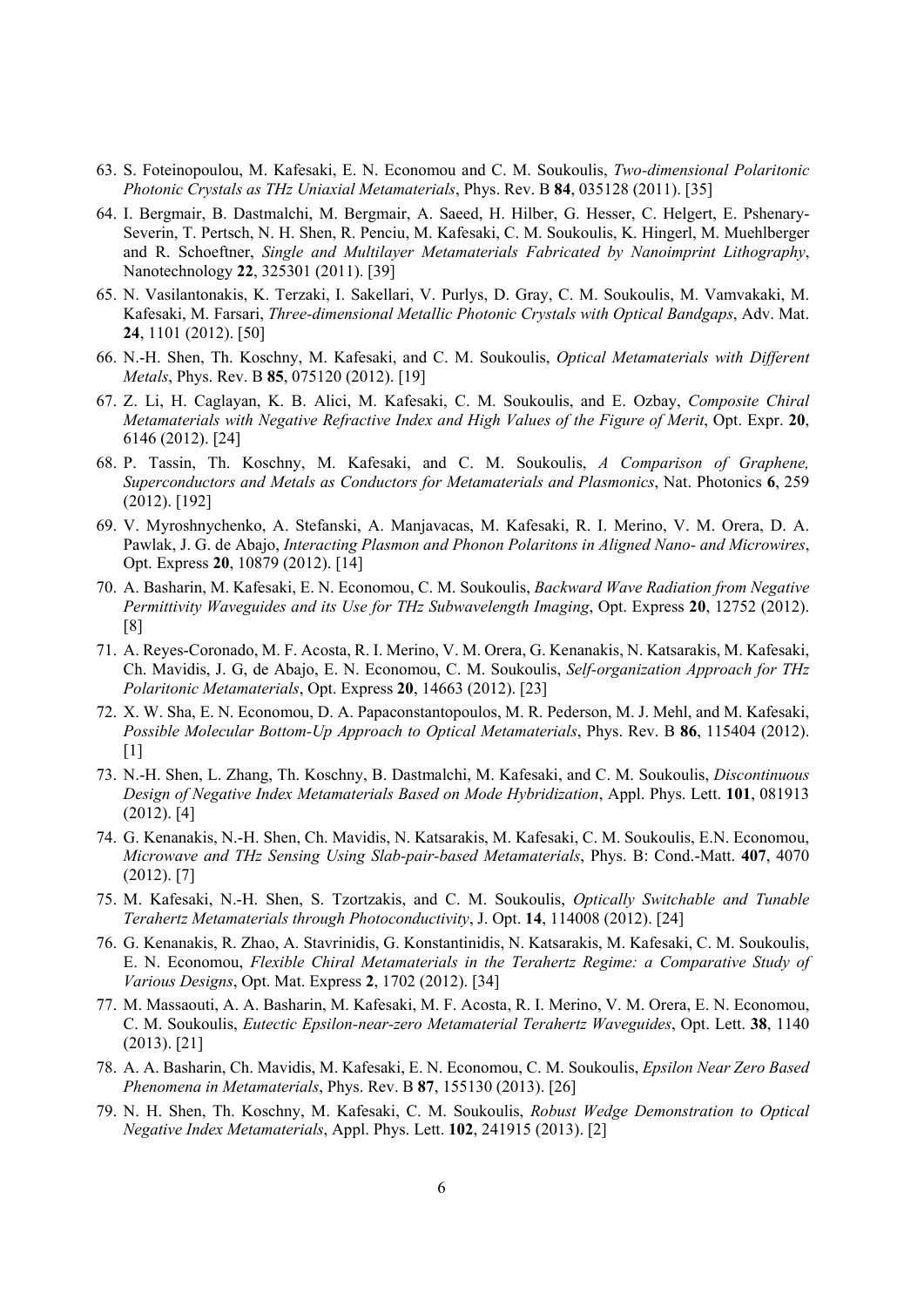- 80. G. Kenanakis, R Zhao, N. Katsarakis, M. Kafesaki, C. M. Soukoulis, E. N. Economou, *Optically Controllable THz Chiral Metamaterials*, Opt. Express **22**, 12149 (2014). [34]
- 81. M. Kafesaki, A. A. Basharin, E. N. Economou, C. M. Soukoulis, *THz Metamaterials Made of Phonon-Polariton Materials*, Photon. Nanostruct. - Fundamentals and Applications **12**, 376 (2014). [11]
- 82. A. C. Tasolamprou, L. Zhang, M. Kafesaki, Th. Koschny, and C. M. Soukoulis, *Experimentally Excellent Beaming in a Two-layer Dielectric Structure*, Opt. Expr. **22**, 23147 (2014). [2]
- 83. N. Aravantinos-Zafiris, M. Sigalas, M. Kafesaki, and E. N. Economou, *Phononic Crystals and Elastodynamics: Some Relevant Points*, AIP Adv. **4**, 124203 (2014). [5]
- 84. G. Kenanakis, A. Xomalis, A. Selimis, M. Vamvakaki, M. Farsari, M. Kafesaki, C. M. Soukoulis, and E. N. Economou, *Three-dimensional Infrared Metamaterial with Asymmetric Transmission*, ACS Photon. **2**, 287 (2015). [37]
- 85. A. A. Basharin, M. Kafesaki, E. N. Economou, C. M. Soukoulis, V. A. Fedotov, V. Savinov, and N. I. Zheludev, *Dielectric Metamaterials with Toroidal Dipolar Response*, Phys. Rev. X **5**, 011036 (2015). [56]
- 86. Ch. Liaskos, A. Tsioliaridou, A. Pitsillides, I. F. Akyildiz, N. V. Kantartzis, A. X. Lalas, X. Dimitropoulos, S. Ioannidis, M. Kafesaki, C. M. Soukoulis, *Design and Development of Software Defined Metamaterials for Nanonetworks*, IEEE Circ. Sys. Magazine **15**, 12-25 (2015). [7]
- 87. A. C. Tasolamprou, L. Zhang, M. Kafesaki, Th. Koschny, and C. M. Soukoulis, *Frequency Splitter Based on the Directional Emission from Surface Modes in Dielectric Photonic Crystal Structures*, Opt. Expr. **23**, 13972 (2015). [3]
- 88. G. Kenanakis, E. N. Economou, C. M. Soukoulis, M. Kafesaki, *Controlling THz and Far-IR Waves with Chiral and Bianisotropic Metamaterials*, EPJ Appl. Metamat. **2**, 15 (2016). [7]
- 89. G. Kajtar, M. Kafesaki, E. N. Economou and C. M. Soukoulis, *Theoretical Model of Homogeneous Metal-Insulator-Metal Perfect Multi-Band Absorbers for the Visible Spectrum*, J. Phys. D: Appl. Phys. **49**, 055104 (2016). [15]
- 90. M. V. Shuba, A. G. Paddubskaya, P. P. Kuzhir, S. A. Maksimenko, G. Valusis, N. A. Poklonski, S. Bellucci, G. Kenanakis, and M. Kafesaki, *Temperature Induced Modification of the Mid-Infrared Response of Single-Walled Carbon Nanotubes*, J. Appl. Phys. **119**, 104303 (2016). [1]
- 91. A. Akbarzadeh, Th. Koschny, M. Kafesaki, E. N. Economou, and C. M. Soukoulis, *Graded-Index Optical Dimer Formed by Optical Force*, Opt. Express **24**, 1376 (2016). [1]
- 92. G. Kenanakis, K. C. Vasilopoulos, Z. Viskadourakis, N.-M. Barkoula, S. H. Anastasiadis, M. Kafesaki, E. N. Economou, C. M. Soukoulis, *Electromagnetic Shielding Effectiveness and Mechanical Properties of Graphite-based Polymeric Films*, Appl. Phys. A **122**, 802 (2016). [2]
- 93. A. C. Tasolamprou, O. Tsilipakos, M. Kafesaki, C. M. Soukoulis, and E. N. Economou, *Toroidal eigenmodes in all-dielectric metamolecules*, Phys. Rev. B **94**, 205433 (2016). [6]
- 94. G. Kenanakis, Ch. Mavidis, E. Vasilaki, N. Katsarakis, M. Kafesaki, E. N. Economou, C. M. Soukoulis, *Perfect Absorbers Based on Metal-Insulator-Metal Structures in the Visible Region: A Simple Approach for Practical Applications*, Appl. Phys. A **123**, 77 (2017). [1]
- 95. A. Basharin, V. Chuguevsky, N. Volsky, M. Kafesaki, and E. N. Economou, *Extremely High Q-Factor Metamaterials due to Anapole Excitation*, Phys. Rev. B **95**, 035104 (2017). [15]
- 96. A. C. Tasolamprou, Th. Koschny, M. Kafesaki, and C. M. Soukoulis, *Near-Infrared and Optical Beam Steering and Frequency Splitting in Air-Holes-in-Silicon Inverse Photonic Crystals*, ACS Photonics **4**, 2782 (2017).

#### *Book chapters:*

1. M. Kafesaki, E. N. Economou and M. M. Sigalas, *Elastic Waves in Periodic Composite Materials*. In the proceedings of the NATO ARW, *Photonic Band Gap Materials*, ed. by C. M. Soukoulis (Kluwer Academic Publishers, Dordrecht, 1996).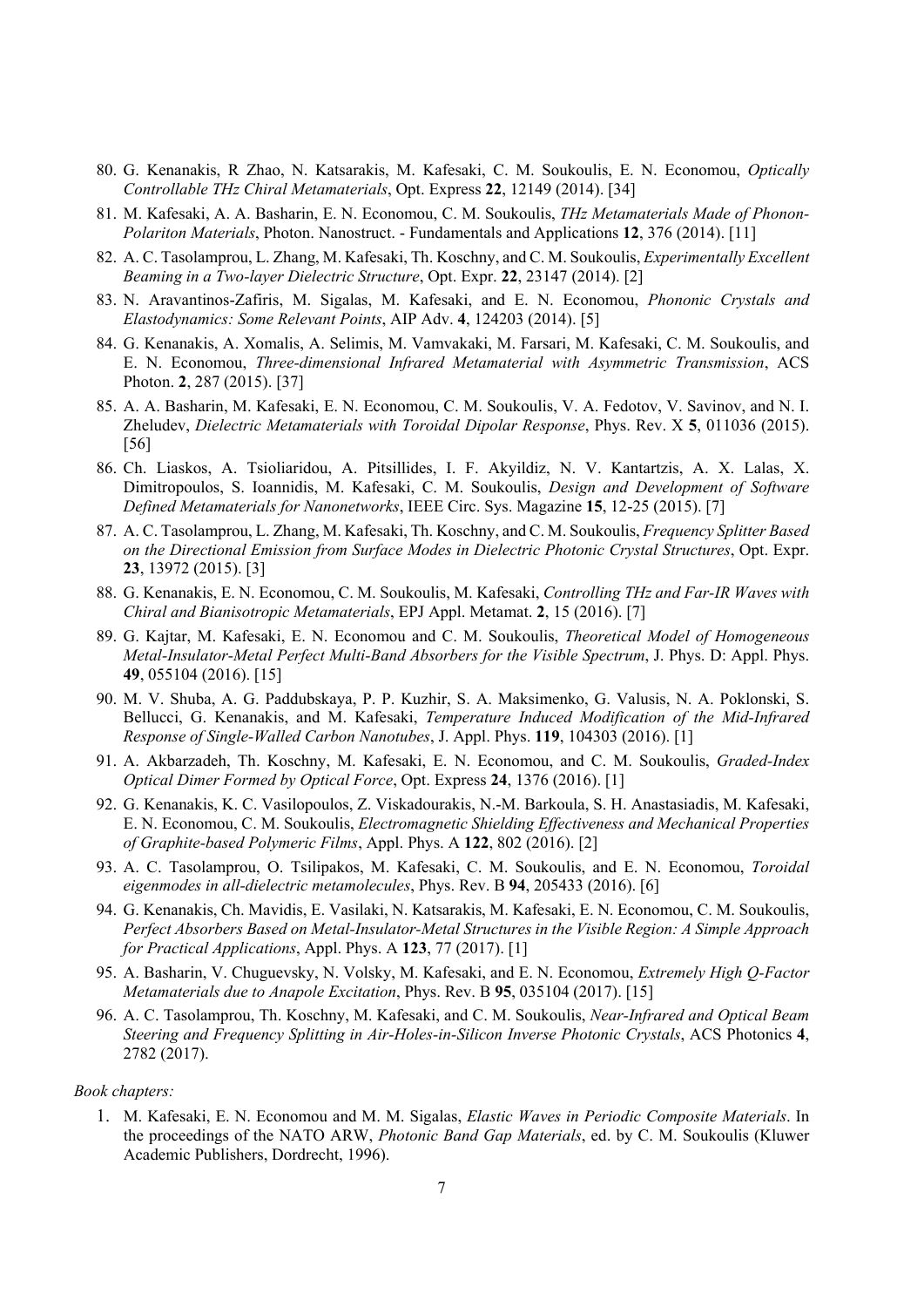- 2. M. Kafesaki, E. N. Economou and M. M. Sigalas, *Parallel Computing in the Acoustic and Elastic Wave Propagation in Periodic Media*. In the *Developments in Computational Mechanics with High Performance Computing*, edited by B.H.V. Topping (Civil-Comp Press Ltd, Edinburgh, 1999), pp.155- 159.
- 3. M. Kafesaki, M. M. Sigalas, and N. Garcia, *The Finite Difference Time Domain Method for the Study of Two-Dimensional Acoustic and Elastic Band Gap Materials*, in *Photonic Crystals and Light localization in the 21st century*, ed. by C. M. Soukoulis (Kluwer, Dordrecht, 2001), pp. 69-82.
- 4. V. Sandoghdar, B. C. Buchler, P. Kramper, O. Benson and M. Kafesaki, *Scanning Near-field Optical Studies of Photonic Devices*, at *Photonic Crystals - Advances in Design, Fabrication and Characterization*, edited by K. Busch, S. Lolkes, R. Wehrspohn and H. Foll, WILEY-VCH, 2004, Weinheim, Germany.
- 5. M. Kafesaki and C. M. Soukoulis, *A Historical Perspective and a Review of the Fundamental Principles in Modeling 3D Periodic Structures with an Emphasis on volumetric EBGs*, in *Metamaterials: Physics and Engineering Explorations*, edited by N. Engheta and R. Ziolkowski (Wiley-VCH, July 2006).
- 6. M. Kafesaki, Th. Koschny, C. M. Soukoulis and E. N. Economou, *Designing One-, Two- and Threedimensional Left-handed Materials*, Chapter in *Handbook of Artificial Electromagnetic Materials*, edited by F. Capolino (Taylor & Francis, 2009).

#### *Other publications (partial list):*

- 1. W. M. Saj, S. Foteinopoulou, M. Kafesaki, C. M. Soukoulis, and E. N. Economou, *Periodically structured plasmonic waveguides*, Proc. SPIE 6987, 69870Y (2008); doi:10.1117/12.786569 (Proceedings of the SPIE-Photonics Europe Conference, 2008).
- 2. M. Kafesaki, *Optical Negative Index Response of Nanoscale Metamaterials*, 13 January 2011, SPIE Newsroom. DOI: 10.1117/2.1201012.003355.
- 3. M. Kafesaki, R. Penciu, Th. Koschny, N. H. Shen, D. Guney, E. N. Economou, and C. M. Soukoulis, *Optical Metamaterials: Possibilities and Limitations*, at IESC proceedings (proceedings of the school "Mesoscopic Physics in Complex Media", Cargese, France, 12-16 July 2010). Published online: 23 December 2010. DOI: 10.1051/iesc/2010mpcm01011.
- 4. A. A. Basharin, M. Kafesaki, E. N. Economou, and C. M. Soukoulis, *Superlensing Effects in Anisotropic Eutectic Metamaterials in the THz Range*, AIP Conf. Proc. 1398, pp. 64-66; doi:10.1063/1.3644213 (Proceedings of the "4th International Workshop on Theoretical and Computational Nanophotonics"- TaCoNa-Photonics 2011).
- 5. A. Akbarzadeh, Th. Koschny, M. Kafesaki, E. N. Economou, C. M. Soukoulis, *Graded-index Media for Optical Manipulation.* Proc of OSA 2017 Conf. Optics in the Life Sciences, paper OtS1D.7, DOI: https://doi.org/10.1364/OTA.2017.OtS1D.7
- 6. O. Tsilipakos, A. C. Tasolamprou, Th. Koschny, M. Kafesaki, E. N. Economou, C. M. Soukoulis, *Dielectric Rod Metasurfaces: Exploiting Toroidal and Magnetic Dipole Resonances,* Proc. 11th International Congress on Engineered Materials Platforms for Novel Wave Phenomena (Metamaterials) 2017, IEEEXplore, p. 355, DOI:10.1109/MetaMaterials.2017.8107810

*Total citations:* 5532 (with self-citations), 5285 (without self-citations) (data obtained from Web of Science in January 2018). **h-index 37**.

#### **Invited talks:**

#### *At Conferences/Workshops/Schools*

- 1. **June 2004:** In "Nanoelectronic and Photonic Systems Workshop", Tarragona, Spain. (Title: *Electromagnetic Wave Propagation in Metamaterials: Photonic Crystals and Left-handed Materials.*)
- 2. **April 2005:** In "Seminar on Metamaterials and Circuit Design Based on Split-ring Resonators", Barcelona, Spain. (Title: *Parametric Study and Electromagnetic Response of SRR Particles.*)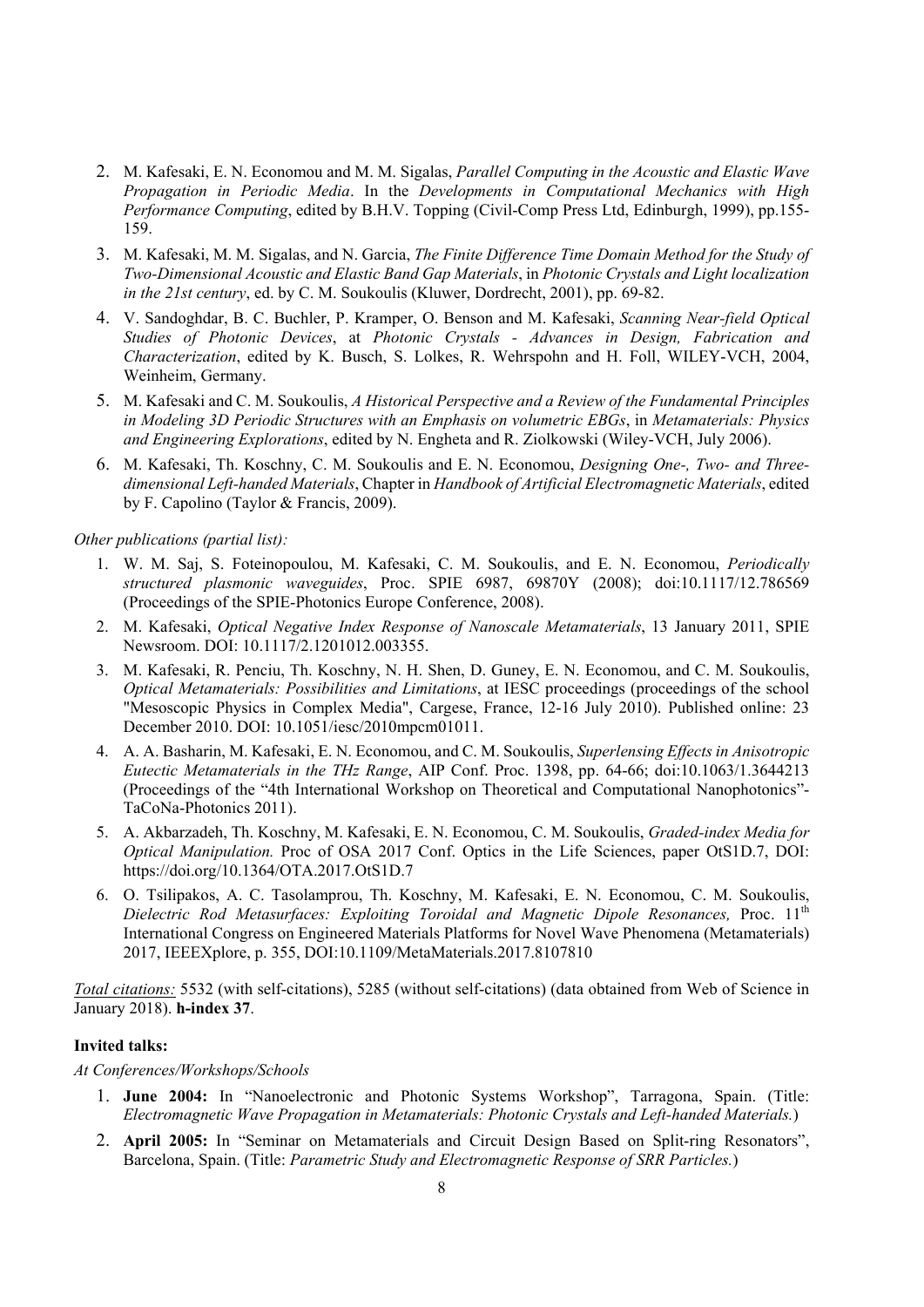- 3. **July 2005:** In "Summer School on Metamaterials", San Sebastian, Spain. (Title: *Left-handed materials: Detailed numerical study of their transmission properties*)
- 4. **July 2006:** In "ETOPIM7: The 7th International Conference on the Electrical, Transport and Optical Properties of Inhomogeneous Media", Sydney, Australia. (Title: *Electromagnetic behaviour of lefthanded materials and related metamaterials*.)
- 5. **September 2006:** In "Mediterranean Microwave Symposium 2006", Genova, Italy. (Title: *Transmission properties of left-handed materials and related metamaterials*.)
- 6. **October 2006:** In "The 5th RIKEN Nanophotonics Symposium on Plasmonics and Nanophotonics", RIKEN, Tokyo, Japan. (Title: *Left-handed materials and magnetic metamaterials towards optical regime*.)
- 7. **January 2007:** In "NANOMETA: The 1st European Topical Meeting on Nanophotonics and Metamaterials", Seefeld, Austria. (Title: *Left-handed metamaterial designs in microwave frequencies*.)
- 8. **April 2007:** In the "Workshop on Advances in Physics and Technology of Photonic Crystals", organized by the COST P11 Action, Prague. (Title: *Backwards surface waves in photonic crystals*.)
- 9. **July 2007:** In the " 9th International Conference on Transparent Optical Networks (ICTON)", Rome, Italy. (Title: *Left-handed materials for microwave and optical frequencies*.)
- 10. **October 2007:** In "Metamaterials 2007 First international congress on advanced electromagnetic materials in microwaves and optics", Rome, Italy. (Title: *Left-handed metamaterial designs in microwave and infrared frequencies*.)
- 11. **February 2008:** In "Metamaterials week 2008 in Barcelona", Barcelona, Spain. (Title: *Left-handed metamaterial designs in microwave and optical frequencies*.)
- 12. **February 2008:** At "Nanostructured Photonics Symposium", part of the "Annual Meeting of the German Physical Society (DPG Tagung)", Berlin, Germany. (Title: *Scaling negative index materials toward optical frequencies*.)
- 13. **March 2008:** At "Progress in Electromagnetics Research Symposium (PIERS) 2008", Hangzhou, China. (Title: *Magnetic metamaterials and left-handed materials towards optical frequencies*.)
- 14. **April 2008:** In SPIE conference "Photonics Europe: Matamaterials", Strasbourg, France. (Title: *Scaling behaviour of magnetic metamaterials and left-handed materials from microwaves to optical regime*.)
- 15. **April 2008:** In NATO Technical Workshop on "Photonic Metamaterials for Defense and Security Applications", Strasbourg, France. (Title: *Status of left-handed and negative index materials for applications*.)
- 16. **April 2008:** In "Women in Photonics School on Photonic Metamaterials", Paris, France. (Title: *Basic electromagnetism for photonic metamaterials*.)
- 17. **June 2008:** In the " 10th International Conference on Transparent Optical Networks (ICTON)", Athens, Greece. (Title: *Left-handed materials from microwaves to optics*.)
- 18. **October 2008:** "1st Mediterranean Conference on Nanophotonics", Istanbul, Turkey. (Title: *Left-handed materials in the optical regime*.)
- 19. **October 2008:** The "European Optical Society (EOS) Annual Meeting", Paris, France. (Title: *Negative index materials towards optical frequencies*.)
- 20. **July 2009:** "ICMAT 2009: International Conference on Materials for Advanced Technologies 2009", Singapore. (Title: *Optical metamaterials: Possibilities and limitations*.)
- 21. **August 2009:** "Metamaterials 2009", London, UK. (Title: *Designing optical metamaterials*.)
- 22. **September 2009:** "25th PanHellenic Conference on Solid State Physics and Materials Science", Thessaloniki, Greece. (Title: *Manipulating light with optical left-handed materials*.)
- 23. **January 2010:** Workshop on "Metamaterials: Applications, Analysis and Modeling", Los Angeles, USA. (Title: *Magnetic response of nanoscale left-handed metamaterials*.)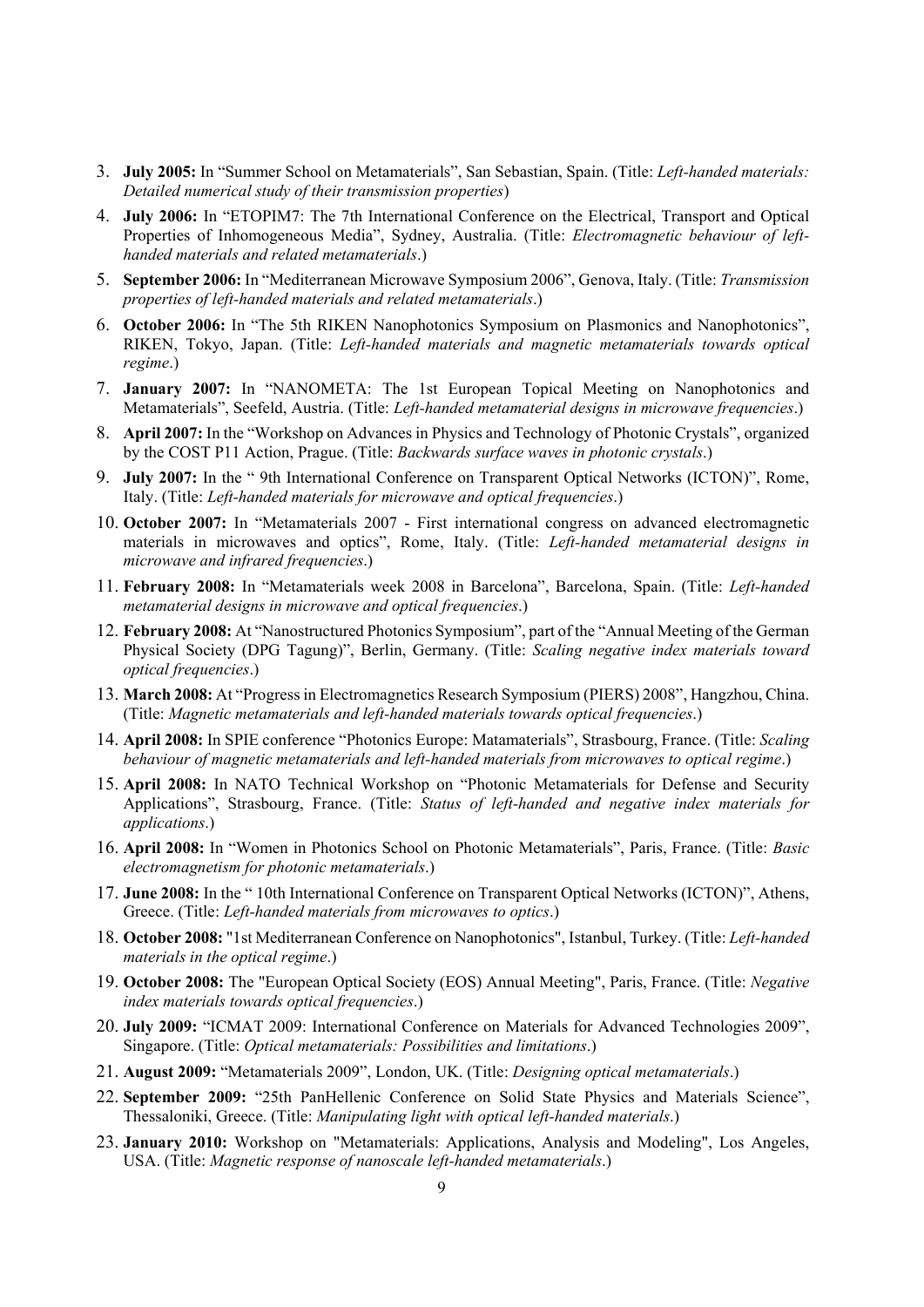- 24. **February 2010:** "2nd International Conference on Metamaterials, Photonic Crystals and Plasmonics (Meta'10)", Cairo, Egypt. (Title: *Designing optical negative index and negative permeability metamaterials.*)
- 25. **April 2010:** SPIE conference "Photonics Europe: Matamaterials", Brussels, Belgium. (Title: *Negative refractive index response of weakly and strongly coupled optical metamaterials.*)
- 26. **June 2010:** "5th Forum on New Materials in CIMTEC 2010 Conference", Florence, Italy. (Title: *Negative index metamaterials: Going from microwaves to optics*.)
- 27. **June 2010:** "12th International Conference on Transparent Optical Networks (ICTON)", Munich, Germany. (Title: *Designing left-handed metamaterials for the optical regime*.)
- 28. **July 2010:** Summer school on "Mesoscopic Physics in Complex Media", Cargese, Corse. (Title: *Optical metamaterials: Possibilities and limitations*.)
- 29. **August 2010:** SPIE Optics and Photonics conference on "Nanoscienc+Engineering", San Diego, USA. (Title: *Optical negative index response of nanoscale metamaterials*.)
- 30. **September 2010:** "Metamaterials 2010", Karlsruhe, Germany. (Title: *Planar far field superlens based on anisotropic left-handed metamaterials.*)
- 31. **October 2010:** "3rd Mediterranean Conference on Nanophotonics" (Medi-Nano 3), Belgrade, Serbia. (Title: *Designing left-handed metamaterials for the optical regime.*)
- 32. **March 2011:** "Progress In Electromagnetics Research Symposium 2011" (PIERS 2011), Marrakesh, Morocco. (Title: *Optimizing left-handed metamaterials for the optical regime.*)
- 33. **May 2011:** Annual international conference "Days of Diffraction" (Metamaterials Workshop), St. Petersburg, Russia. (Title: *Anisotropic left-handed metamaterials for imaging.*)
- 34. **June 2011:** "International Conference for Materials for Advanced Technologies (ICMAT) 2011 Symposium S: Metamaterials", Singapore. (Title: *Anisotropic left-handed metamaterials for imaging.*)
- 35. **August 2011:** "Moscow International Symposium on Magnetism" (MISM), Moscow, Russia. (Title: *Magnetic response of nanoscale left-handed metamaterials.*)
- 36. **September 2011:** "Nanoscience and Nanotechnology 2011", Frascati, Italy. (Title: *Magnetic response of optical left-handed metamaterials.*)
- 37. **October 2011:** "Metamaterials 2011", Barcelona, Spain. (Title: *THz manipulation and superlensing using polaritonic metamaterials.*)
- 38. **October 2011:** W&E Heraeus-Seminar "Quantum and Nano Plasmonics", Bad Honnef, Germany. (Title: *THz manipulation and superlensing using polaritonic metamaterials .*)
- 39. **March 2012:** SPIE Conference on "Smart Structures and Materials" (Smart Sensor Phenomena, Technology, Networks, and Systems Integration V), San Diego, USA (March 11 - 15). (Title: *Polaritonic photonic crystals as THz hyperbolic dispersion metamaterials.*)
- 40. **April 2012:** "Meta 2012", Paris, France (April 19 22). (Title: *THz metamaterials made of polaritonic materials.*)
- 41. **April 2012:** "International Conference on Computational and Experimental Engineering and Sciences" (ICCES) - Symposium "Metamaterials", Chania, Crete, Greece (April 30 - May 4). (Title: *Left-handed metamaterials towards the optical regime.*)
- 42. **May 2012:** International Symposium on "Novel Ideas in Optics: From Advanced Materials to Revolutionary Applications", Purdue Univ., Indiana, USA (May 31 - June 2). (Title: *THz metamaterials made of polaritonic materials.*)
- 43. **June 2012:** "PECS-X: 10th International Symposium on Photonic and Electromagnetic Crystal Structures", Santa Fe, New Mexico, USA (June 3-8). (Title: *What are good conductors for metamaterials and plasmonics? .*)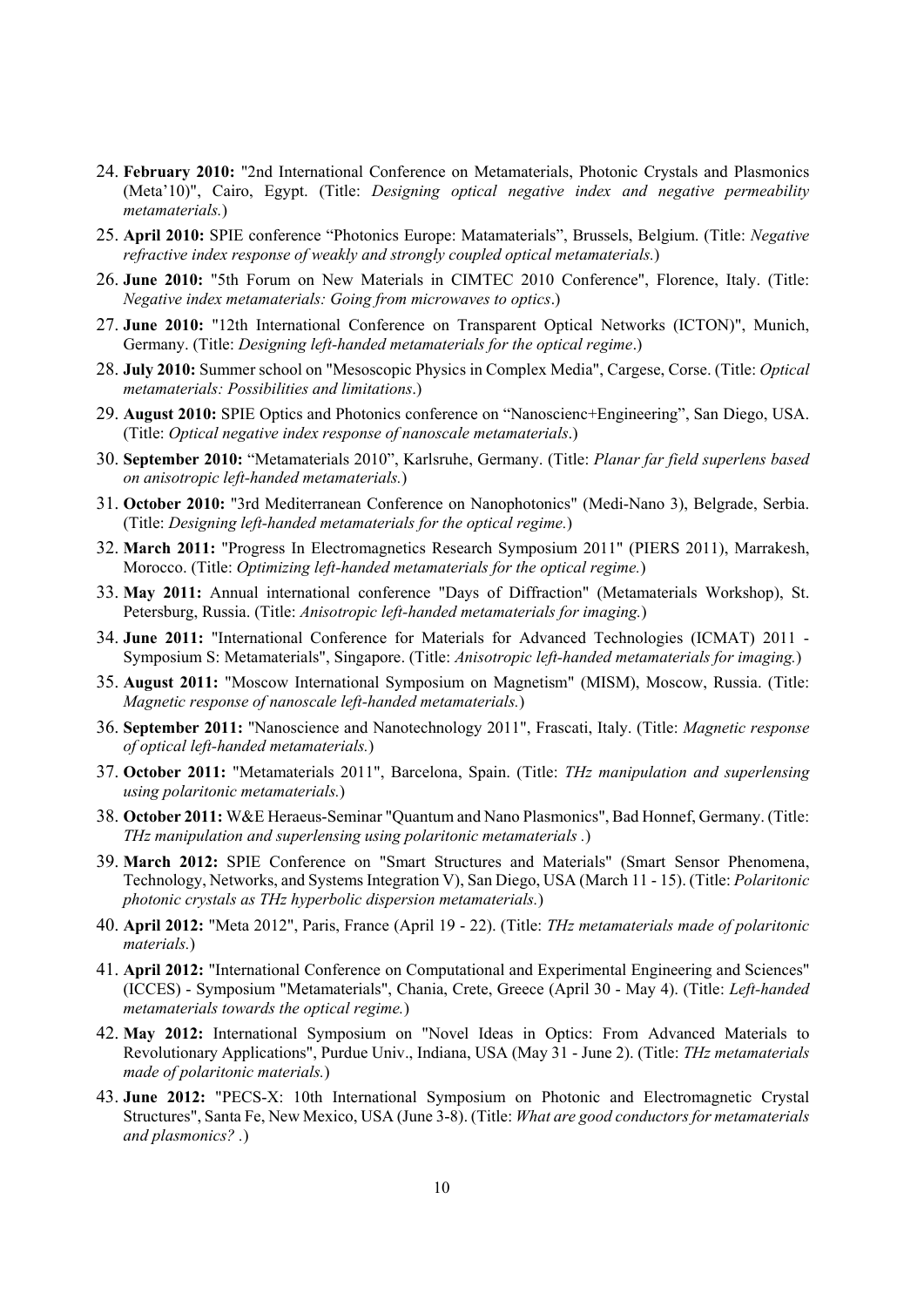- 44. **July 2012:** "International School of Quantum Electronics 52nd Course "Advances on Nanophotonics IV", Erice, Sicily, Italy (July 17-29). (Title - Talk 1: *Towards optical left-handed metamaterials.*, Title - Talk 2: *Modelling approaches for metamaterials*.)
- 45. **September 2012:** "Metamaterials 2012: The 6th International Congress on Advanced Electromagnetic Materials in Microwaves and Optics", St. Petersburg, Russia, September 2012 (September 17-20). (Title: *THz metamaterials made of polaritonic materials.*)
- 46. **March 2013:** "META 2013", Sharjah, United Arab Emirates (March 18-22). (Title: *THz metamaterials made of polaritonic materials.*)
- 47. **July 2013:** "ICMAT 2013: 7th International Conference on Materials for Advanced Technologies", Singapore (June 30 - July 5). (Title: *THz metamaterials employing phonon-polariton materials.*)
- 48. **July 2013:** "10th International Conference on Nanoscience and Nanotechnologies", Thessaloniki, Greece (July 9-13). (Title: *Going for optical left-handed metamaterials.*)
- 49. **July 2013:** "1st Erasmus Intensive Program (school) Spintronics and Applications (SPEA)", Chania, Crete (July 22 - August 2). (Title: *Introduction to Quantum Mechanics.*)
- 50. **August 2013:** SPIE Optics and Photonics conference on "Nanoscienc+Engineering: Metamaterials", San Diego, USA (August 25-29). (Title: *THz metamaterial effects in phonon-polariton composite media.*)
- 51. **September 2013:** "Metamaterials 2013: The 7th International Congress on Advanced Electromagnetic Materials in Microwaves and Optics", Bordeaux, France (September 16-19). (Title: *THz polarization control using chiral metamaterials.*)
- 52. **April 2014:** "SPIE Photonics Europe 2014", Conference "Metamaterials", Brussels, Belgium (April 14- 17). (Title: *Chiral metamaterials for THz polarization control.*)
- 53. **June 2014:** "Moscow International Symposium on Magnetism 2014" (MISM), Moscow, Russia (June 29 - July 3). (Title: *THz polarization control using chiral metamaterials.*)
- 54. **July 2014:** "16th International Conference on Transparent Optical Networks (ICTON 2014)", Graz, Austria (July 6-10). (Title: *Chiral metamaterials: A tool for THz polarization control.*)
- 55. **August 2014:** SPIE Optics and Photonics conference on "Nanoscienc+Engineering: Metamaterials", San Diego, USA (August 18-21). (Title: *THz polarization control using chiral metamaterials* - delivered by Anna Tasolambrou.)
- 56. **August 2014:** "Metamaterials 2014: The 8th International Congress on Advanced Electromagnetic Materials in Microwaves and Optics", Copenhagen, Denmark (August 25-28). (Title: *THz polarization control with chiral and bi-anisotropic metamaterials.*)
- *57.* **March 2015:** "ICCMSE 2015: 11th International Conference on Computational Methods in Sciences and Engineering", Athens, Greece (March 20-23). (Title: *THz polarization control with chiral metamaterials*.)
- *58.* **April 2015:** "OWTNM 2015: Optical wave and waveguide theory and numerical modelling workshop", London, UK (April 17-18). (Title: *Chiral and bianisotropic metamaterials for THz polarization control*.)
- 59. **May 2015:** "FANEM 2015: NATO Advanced Research Workshop on Fundamental and Applied NanoElectroMagnetics", Minsk, Belarus (May 25-27). (Title: *THz polarization control with chiral metamaterials*.)
- 60. **August 2015:** "META'15: The 6th International Conference on Metamaterials, Photonic Crystals and Plasmonics", New York City, USA (August 4-7). (Title: *THz polarization control with chiral metamaterials*.) – talk kindly delivered by Prof. Philippe Tassin
- 61. **September 2015:** Metamorphose VI school "15 Years of Metamaterials: Past, Present and Future.", Oxford, UK (September 11-12). (Title: *Metamaterials: Road towards optical region*.)
- 62. **June 2018:** "META'18: The 9th International Conference on Metamaterials, Photonic Crystals and Plasmonics", Marseille, France (June 25-30). (Title: *Parity-Time symmetry in chiral metamaterials*.)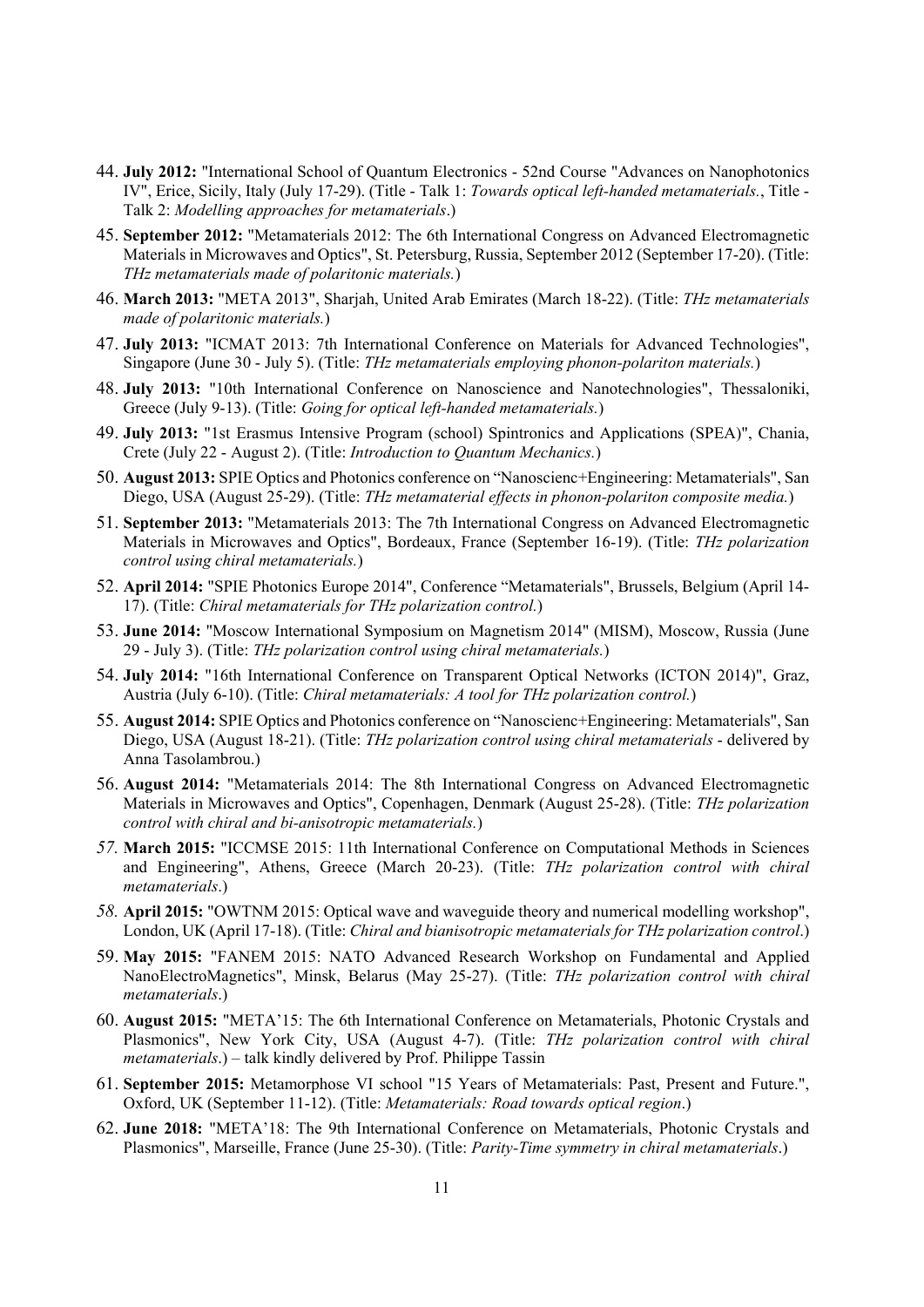- 63. **July 2018:** "ICTON 2018 20th International Conference on Transparent Optical Networks", Bucharest, Romania (July 1-5). (Title: *Parity-Time symmetry in chiral metamaterials*.)
- 64. **July 2018:** (plenary) "ETOPIM11-, 11th International Conference on Electrical Transport and Optical Properties of Inhomogeneous Media", Krakow, Poland (July 16-20). (Title: *Combining chirality with Parity-Time symmetry in metamaterials.*)
- 65. **September 2018:** (plenary) "ICPAM-12 12th International Conference on Physics of Advanced Materials", Heraklion, Greece (September 22-28). (Title: *Metamaterials: New possibilities in electromagnetic wave control*.)

*At Universities/Institutes*

- 1. **February 2010:** Sandia National Labs, Albuquerque, New Mexico, USA.
- 2. **May 2010:** Wright-Patterson Air Force Base, Dayton, Ohio, USA.
- 3. **November 2010:** FORTH Institute of Chemical Engineering and High Temperature Chemical Processes, Patras, Greece.
- 4. **October 2013:** Physics Department, Belarusian State University, Minsk, Belarus.
- 5. **November 2013:** Physics Department, University of Crete.
- 6. **November 2018:** Exeter, UK

#### **Conferences organization/co-organization:**

- The "1st Annual Workshop on Advances in Nanophotonics", October 10-11, 2005, Heraklion, Crete, Greece.
- "Women in Photonics (WiP) School on Photonic Metamaterials", April 13-18, 2008, Paris, France.
- The first "International Workshop on Computational and Theoretical Nano-Photonics (TaCoNa-Photonics 2008)", December 3-5, 2008, Bad-Honnef, Germany.
- "XXIV Panhellenic Conference on Solid State Physics and Materials Science", September 21-24, 2008, Heraklion, Crete, Greece.
- The 8th international conference on "Electrical Transport and Optical Properties of Inhomogeneous Media (ETOPIM8)", June 7-12, 2009, Rethymnon, Crete, Greece.
- School on "Optical Properties of Nanostructured Metamaterials", June 12-13, 2009, Rethymnon, Crete, Greece.
- "2nd Mediterranean Conference on Nanophotonics", October 2009, Athens, Greece.
- The second "International Workshop on Computational and Theoretical Nano-Photonics (TaCoNa-Photonics 2009)", October 28-30, 2009, Bad-Honnef, Germany.
- Organization of a special session "Optical Metamaterials" in Metamaterials 2010 Conference, September 13-16, Karlsruhe, Germany.
- "3rd Mediterranean Conference on Nanophotonics" (Medi-Nano 3), October 18-19, 2010, Belgrade, Serbia.
- "International Workshop on Theoretical and Computational Nanophotonics 2010" (TaCoNa-Photonics2010), November 3-5, 2010, Bad Honnef, Germany.
- School on "Experimental characterization of electromagnetic metamaterials", December 13-17, 2010, Heraklion (FORTH), Crete, Greece.
- International conference "Wave Propagation: From Electrons to Photonic Crystals and Metamaterials", on the occasion of C. Soukoulis' 60th birthday, June 8-11, 2011, Rethymnon, Crete.
- "Metamaterials 2016: The 10th International Congress on Advanced Electromagnetic Materials in Microwaves and Optics", September 19-22, 2016, Chania, Crete, Greece.
- Metamorphose Virtual Institute school "Metamaterials from THz to optics", September 17-18, 2016, Chania Crete, Greece.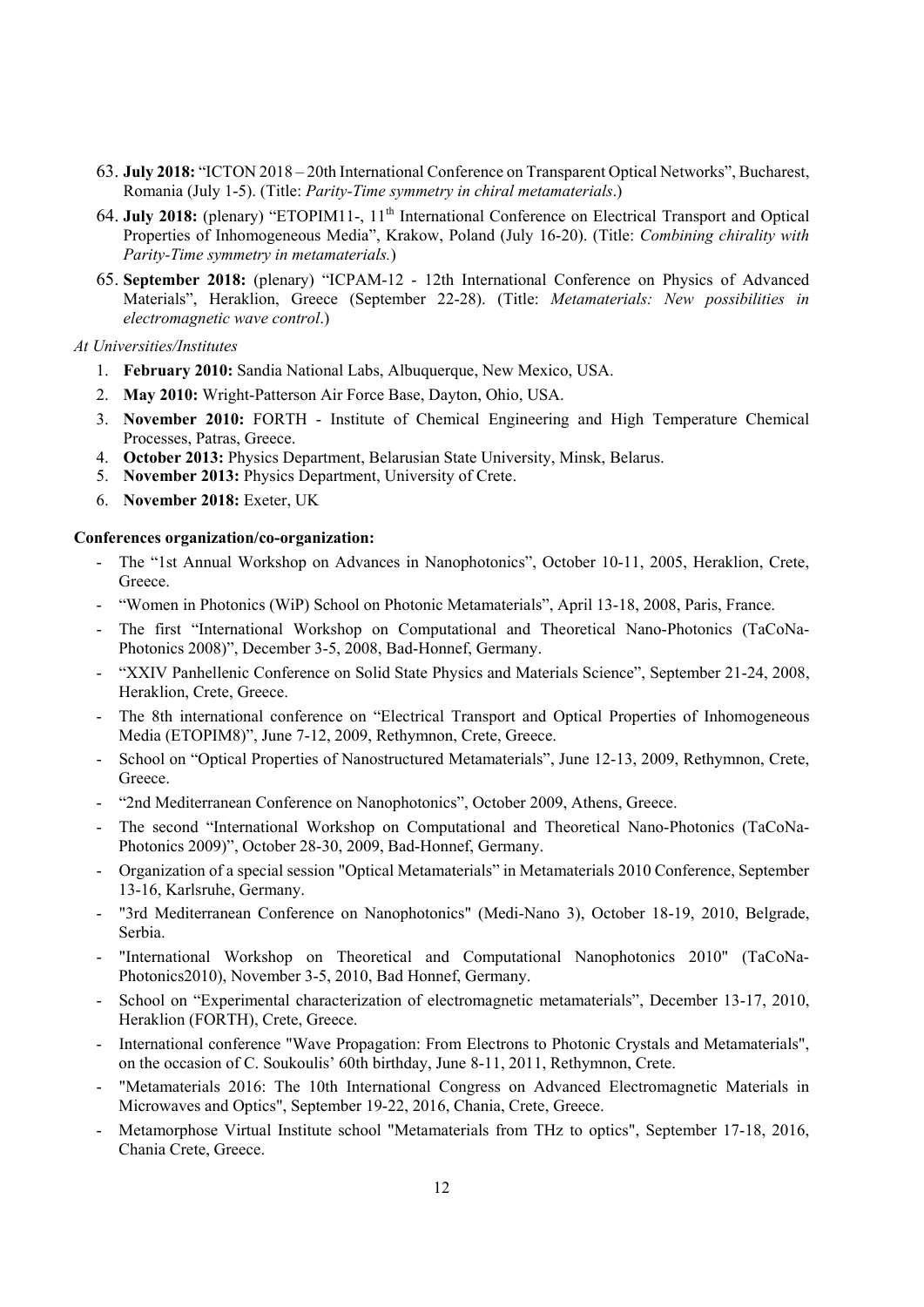- Organization of a special session "Software Controllable Metasurfaces", in Metamaterials 2018 Conference, August 27-30, Helsinki, Finland.

#### **Committees:**

- Program Committee in the SPIE conference *Optics and Optoelectronics: Metamaterials*, 16-18 April 2007, Prague, Czech Republic.
- Founding Committee of the *ETOPIM* (Electrical, Transport and Optical Properties of Inhomogeneous Media) Association.
- Program Committee in the SPIE conference *Photonics Europe: Matamaterials*, 7-11 April 2008, Strasbourg, France.
- Program Committee in the topical meeting *Nanophotonics, Photonic Crystals and Metamaterials* of the European Optical Society Annual Meeting, September 29 - October 2, 2008, Paris, France.
- Program Committee in the SPIE conference *Optics and Optoelectronics Symposium 2009*: *Metamaterials*, 20-24 April 2009, Prague, Czech Republic.
- Program Committee in the SPIE conference *Photonics Europe 2010: Metamaterials*, 12-16 April 2010, Brussels, Belgium.
- Program Committee in the conference *Metamaterials 2010*, 13-16 September 2010, Karlsruhe, Germany.
- Program Committee in the topical meeting *Nanophotonics and Metamaterials* of the European Optical Society Annual Meeting, 26-29 October, 2010, Paris, France.
- Program Committee in the SPIE conference *Photonics Europe 2011: Matamaterials*, April 12-16, Brussels, Belgium.
- Organizing committee of the EUPROMETA school on *Engineering applications of metamaterials*, October 14-15, 2011, Barcelona, Spain.
- Organizing Committee in the *4th Mediterranean Conference on Nanophotonics (MediNano4)*, October 24-25, 2011, Rome, Italy.
- Organizing Committee in the *International Workshop on Theoretical and Computational Nanophotonics 2011 (TaCoNa-Photonics2011)*, October 26-28, 2011, Bad Honnef, Germany.
- Committee of honour, *9th Conference on Electrical, Transport and Optical Properties of Inhomogeneous Media (ETOPIM 9)*, September 2-7, 2012, Marseille, France.
- Organizing committee of the conference *Metamaterials 2012*, September 17-22, 2012, St. Petersburg, Russia.
- Program committee in the topical meeting *Nanophotonics and Metamaterials* of the European Optical Society Annual meeting 2012, September 25-28, 2012, Aberdeen, Scottland.
- Organizing Committee in the *International Workshop on Theoretical and Computational Nanophotonics 2012 (TaCoNa-Photonics2012)*, October 24-26, 2012, Bad Honnef, Germany.
- Management committee of the *Metamorphose Virtual Institute of Metamaterials*, 2011-2013.
- Management committee of the COST Action MP0803 "Plasmonic Components and Devices".
- Program committee of the conference *ICONO/LAT 2013*, June 18-22, 2013, Moscow, Russia.
- Steering committee of the conference *Metamaterials 2013*, September 15-28, 2013, Bordeaux, France.
- Program committee of the conference "Metamaterials and Complex Media" of CLEO: 2014 Conference, June 8-13, San Jose, USA (Committee chair: Natalia Litchinitser).
- Steering committee of the conference *Metamaterials 2013*, August 25-28, 2013, Copenhagen, Denmark.
- Program committee of the conference *"Metamaterials and Complex Media"* of CLEO: 2015 Conference, May 10-15, San Jose, USA (Committee chair: Victor Podolskiy).
- Program committee of the conference *Metamaterials 2015*, September 2015, Oxford, UK (Committee chair: Martin Wegener).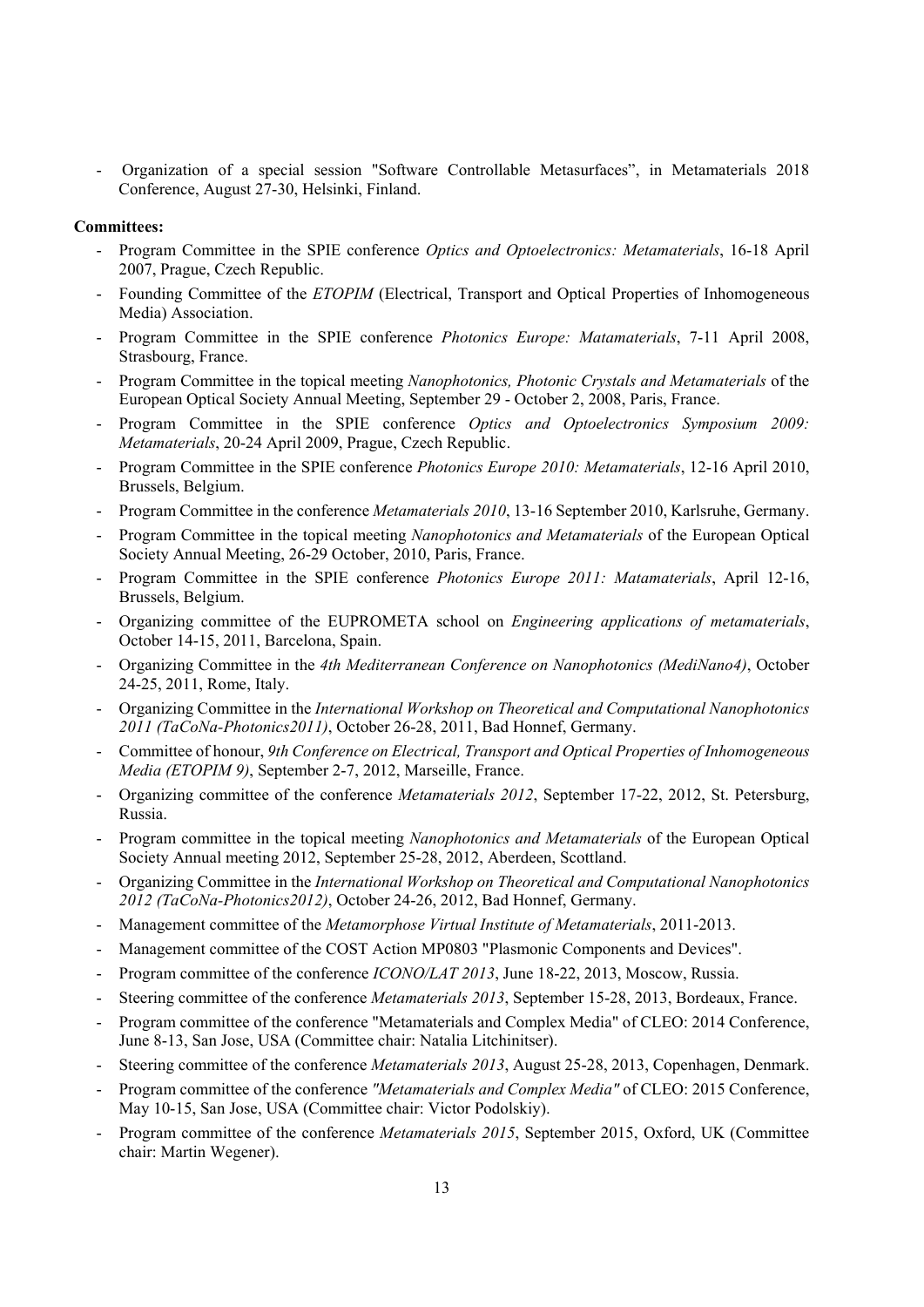- Governing Board member at the *Metamorphose Virtual Institute of Metamaterials*, 2014-2016.
- Programme Committee of the SPIE symposium Optics & Optoelectronics, Conference "Metamaterials", 24-27 April 2017, Prague, Czech Republic.
- Programme Committee of the SPIE symposium Photonics Europe, Conference "Metamaterials", 22-26 April 2018, Strasbourg, France.
- Award Committee for the *OSA Adolph Lomb Medal*, March 2017 to February 2019.
- Governing Board member at the *Metamorphose Virtual Institute of Metamaterials*, 2017-2018.
- Steering committee of the conference *Metamaterials 2018*, 27 August 1 September, Helsinki, Finland.
- Program Committee in the SPIE conference Optics and Optoelectronics: Metamaterials XII, 1-4 April 2019, Prague, Czech Republic.
- Program Committee in the conference *Metamaterials 2019*, 16-19 September, 2019, Rome, Italy.
- Scientific Advisory Committee for the ETOPIM 12 conference, 5-9 July, 2021, Besancon, France.

### **Editorial activities:**

- Associate editor at *EPJ: Applied Metamaterials* Journal.
- Section editor at *JEOS:RP* (*Journal of European Optical Society: Rapid Publications*).
- Guest editor at *Physica B*, Vol. 405, No. 14-15, 2010 (special issue for Proceedings of ETOPIM8 conference).
- Guest editor at *Metamaterials*, Vol. 5, Issues 2-3, 2011 (special issue for Proceedings of Metamaterials 2010 - Karlsruhe conference).
- Guest editor at *Physica B*, Vol. 407, Issue 20, 2012 (special issue for the Proceedings of WavePro conference).
- Guest editor at *Photonics and Nanostructures: Fundamentals and Applications*, Vol. 10, Issue 4, October 2012 (special issue for the Proceedings of the TaCoNa-Photonics 2011 conference).
- Guest editor at *Photonics and Nanostructures: Fundamentals and Applications*, Vol. 11, Issue 4, November 2013 (special issue for the Proceedings of the TaCoNa-Photonics 2012 conference).

#### **Research programmes:**

- 1. **2000-2002:** *Photonic Crystal Integrated Circuits (PCIC)*, FP5 EU-IST Programme. *Coordinator:* Ecole Polytecnique, France. *Role:* Researcher.
- 2. **2002-2006:** *Development and Analysis of Left-Handed Materials (DALHM)*, FP5 EU-IST Programme. *Coordinator:* FORTH. *Role:* Researcher.
- 3. **2004-2008:** *Metamaterials Organized for Radio, Millimeter Wave and Photonic Superlattice Engineering (METAMORPHOSE)*, FP6 EU-NoE Programme. *Coordinator:* Helsinki University of Technology, Finland. *Role:* Researcher.
- 4. **2004-2008:** *Nanophotonics to Realize Molecular Scale Technologies (PHOREMOST)*. FP6 EU-NoE Programme. *Coordinator:* University of Cork, Ireland. *Role:* Researcher.
- 5. **2004-2007:** *Development and Study of Left-Handed Materials*. Pythagoras Programme, Greek Ministry of National Education and Religion Affairs. *Role:* Researcher.
- 6. **2008-2011:** *Photonic Metamaterials (PHOME)*. FP7 EU-ICT-FET Programme. *Coordinator:* FORTH. *Role:* Researcher.
- 7. **2008-2012:** *Engineered Self-Organized Multicomponent Structures with Novel Controllable Electromagnetic Functionalities (ENSEMBLE)*. FP7 EU-NMP Programme. *Coordinator:* Institute of Electronic Materials Technology (ITME), Warsaw, Poland. *Role:* Prime Investigator.
- 8. **2008-2011:** *Electromagnetic Characterization of Nanostructured Materials (ECONAM)*. FP7 EU-NMP-CA Programme. *Coordinator:* Helsinki University of Technology, Finland. *Role:* Prime Investigator.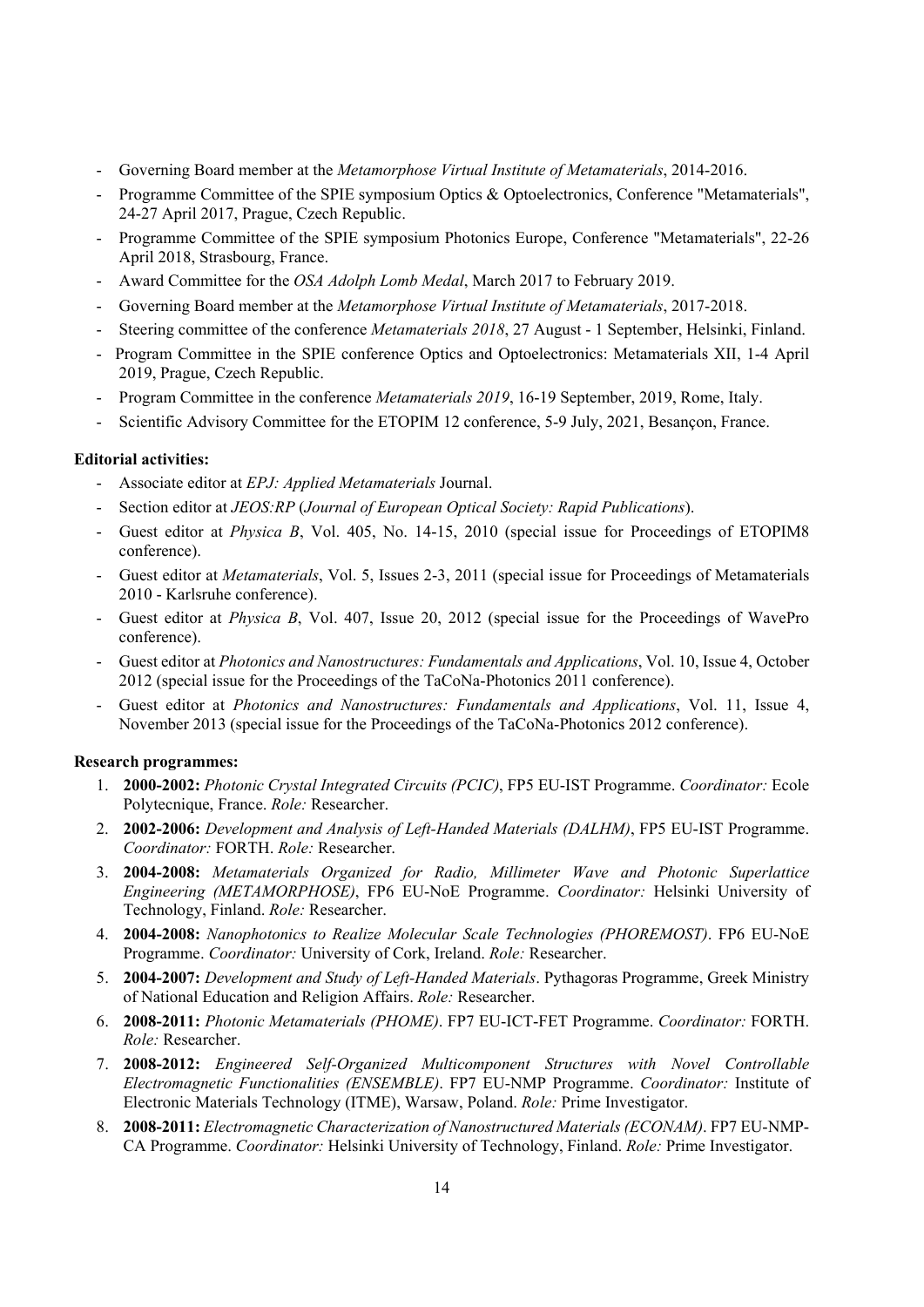- 9. **2009-2012:** *Large Area Fabrication of 3D Negative Index Materials by Nanoimprint Lithography (NIMNIL)*. FP7 EU-NMP Programme. *Coordinator:* Profactor GmbH, Austria. *Role:* Researcher.
- 10. **2007-2012:** COST Action MP0702, *Towards Functional Sub-Wavelength Photonic Structures*. *Role:* Member.
- 11. **2007-2012:** COST Action MP0803, *Plasmonic Components and Devices*. *Role:* Member of the management board.
- 12. **2010-2013:** *Belarus in ERA Widening (By-Nanoera)*. FP7 INCO Programme. *Coordinator:* Belarusian State University. *Role:* Prime investigator.
- 13. **2012-2015:** *Extending Electromagnetism Through Novel Artificial Materials (EXEL)*. ERC-02, GSRT programme. *Coordinator:* FORTH (C. M. Soukoulis). *Role:* Associated Researcher.
- 14. **2013-2018:** *Photonic Metamaterials (PHOTOMETA)*. ERC-EU. *Coordinator:* FORTH (C. M. Soukoulis). *Role:* Associated Researcher.
- 15. **2014-2015:** *Nanostructured plasmonic reflectors for efficient thin film solar cells (SolarNano)*, Bilateral Greek-German Collaboration. *Role:* Prime Investigator.
- 16. **2014-...:** COST Action MP1403, *Nanoscale Quantum Optics*. *Role:* Participant.
- 17. **2014-2018:** Graphene flagship project *Graphene-Based Revolutions in ICT And Beyond (Graphene)*. Sub-project *Multi-layered sandwich graphene devices (Milesage). Role:* Prime Investigator.
- 18. **2016-2018:** *Selective express tumor diagnostic with narrow band nanophotonic structures (EXODIAGNOS)*, ERA.Net RUS Plus project, under the EU FP7 Grant Agreement no 609556.
- 19. **2016-2019:** *Engineered light for biomedical and energy harvesting applications.* Qatar National Research Fund (QNRF) project. ID: NPRP9-383-1-083. *Role*: Prime Investigator.
- 20. **2017-2020:** *A Hardware Platform for Software-driven Functional Metasurfaces (Visorsurf).* H2020 FET-OPEN project. *Role:* Assistant to Coordinator.
- 21. **2017-2020:** *Ultrasensitive chiral detection by signal-reversing cavity polarimetry: applications to insitu proteomics, single-molecule chirality, HPLC analysis, medical diagnostics, and atmospheric studies appearance (Ultrachiral).* H2020-FET-OPEN project. *Role*: Participant.

### **Teaching experience:**

**2012 - ...:** Associate Professor, Department of Materials Science and Technology, University of Crete. Courses:

- Modern Physics Introduction to Quantum Mechanics
- Applied Mathematics (Complex Analysis, Linear Algebra, Probability Theory)
- Theoretical Materials Science (graduate course)

**2004 - 2011:** Adjunct Associate Professor, Department of Materials Science and Technology, University of Crete. Courses:

- Modern Physics Introduction to Quantum Mechanics
- Applied Mathematics (Complex Analysis, Linear Algebra, Probability Theory)

**1989 - 1996:** Teaching Assistant, Physics Department, University of Crete.

Assistant at the courses

- General Mathematics (2 semesters)
- Ordinary Differential Equations (2 semesters)
- Partial Differential Equations (2 semesters)
- Modern Physics I [Quantum Physics] (3 semesters)
- Modern Physics II [Statistical Physics, Special Relativity, Particle Physics] (3 semesters)

Assistant at the laboratory courses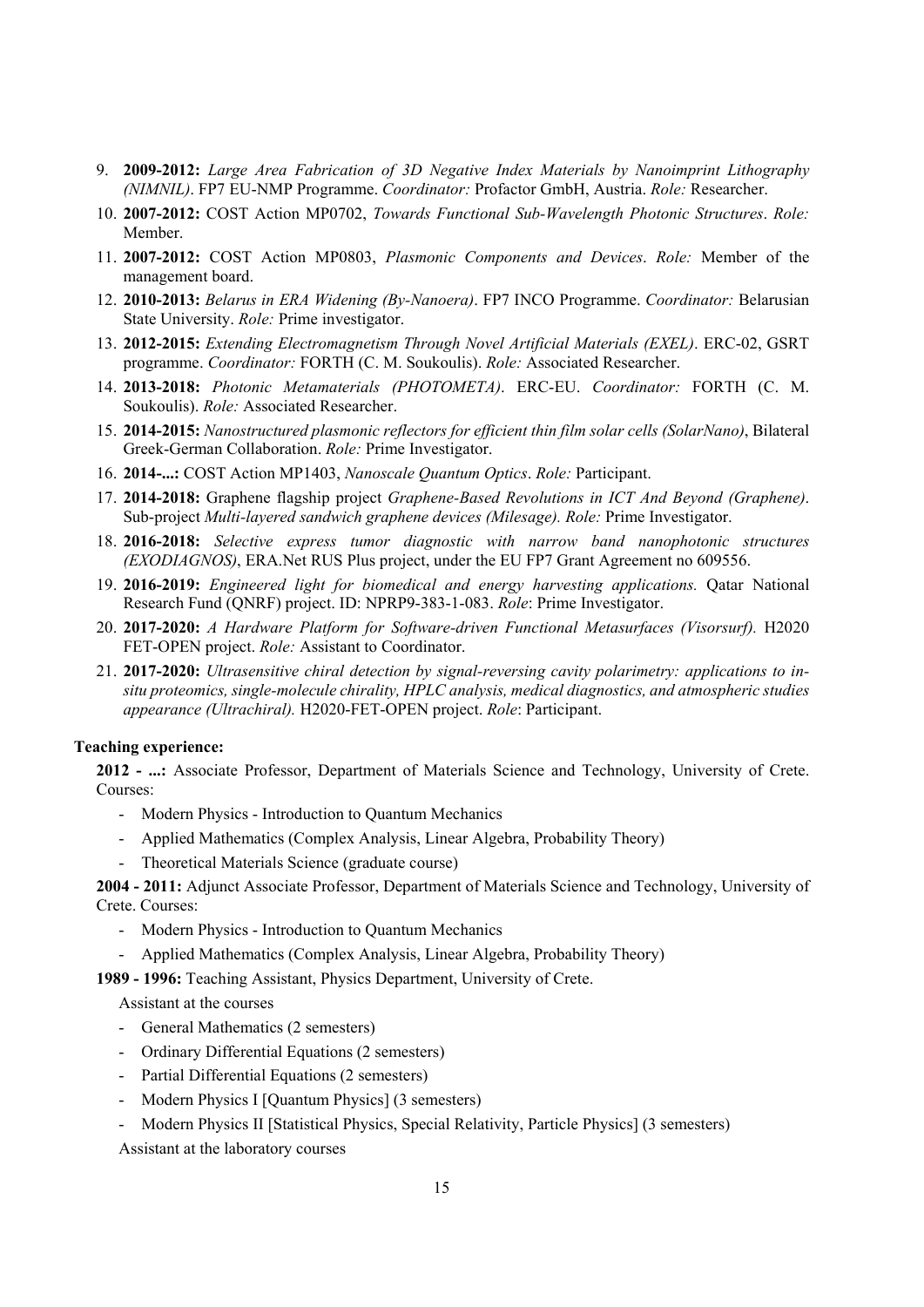- Electricity and Magnetism (1 semester)
- Mechanics (1 semester)
- Modern Physics (2 semesters)

# **Computational experience:**

- *Operational systems:* Good knowledge of Unix and of Windows.
- *Programming languages:* Large experience with Fortran 77 and knowledge of Fortran 90.
- Knowledge of Parallel Programming with Message Passing Interface (MPI).
- Knowledge of the use of high computing systems, such as Cray T3D, J90, etc.
- *Commercial programs:* CST Microwave Studio Electromagnetic Solver.

# **Other science-related activities:**

External collaborator of the Crete University Press:

- Editing and revision of the book *Mathematical Methods of Physics*, Vol. 1, by I. D. Vergados, 2004.
- Translation (from English to Greek) of the scientific dictionary *McMillan Dictionary of the History of Science* (Physics, Astronomy and Geology entries), 2004.

Invited talks at schools for advertising Metamaterials and Materials Science:

- July 2013: Talk at a summer school organized by the "Pilot High School", Heraklion, Greece. Title: *Metamaterials: Designing Harry Potter? s magic cloak.*
- Talks advertising Materials Science and Materials Science Department in events organized by the secondary education.

# **Languages:**

Greek (native language), English, Spanish (spoken).

**School and conference attendance** (excluding conferences with invited talks, which are mentioned in an earlier section):

- 1. **September 1993:** "Quantum Coherence in Microstructures", Hersonisos, Crete, Greece.
- 2. **June-July 1994:** Erasmus school in Heraklion, Crete, Greece on
	- i) Wave propagation in Disordered Media.
	- ii) Nonlinear phenomena in Condensed Matter Physics.
- 3. **June 1995:** NATO ASI on "Photonic Band Gap Materials", Elounta, Crete, Greece.
- 4. **May 1996:** "Interdisciplinary School on Wave Propagation in Random Media", Cargese, Corsica, France.
- 5. **March 1998:** "School on Diffuse Waves in Complex Media", Les Houches, France.
- 6. **October 1998:** "Percolation, Interaction, Localization: Simulations of Transport in Disordered Systems", Berlin, Germany.
- 7. **March 1999:** "The third Euroconference on Parallel and Distributed Computing for Computational Mechanics", Weimar, Germany.
- 8. **June 2000:** NATO ASI on "Photonic Crystals and Light Localization", Hersonisos, Crete, Greece.
- 9. **April 2001:** "Optical Waveguide Theory and Numerical Modelling", Paderborn, Germany.
- 10. **June 2002:** NATO ASI "Wave Scattering in Complex Media", Cargese, Corse.
- 11. **March 2004:** "Progress in Electromagnetism (PIERS)", Piza, Italy.
- 12. **May 2005:** "Microtechnologies for the New Millenium", SPIE Conf., Seville, Spain.
- 13. **June 2005:** "Photonic and Electromagnetic Crystal Structures (PECS) VI", Agia Pelagia, Crete, Greece.